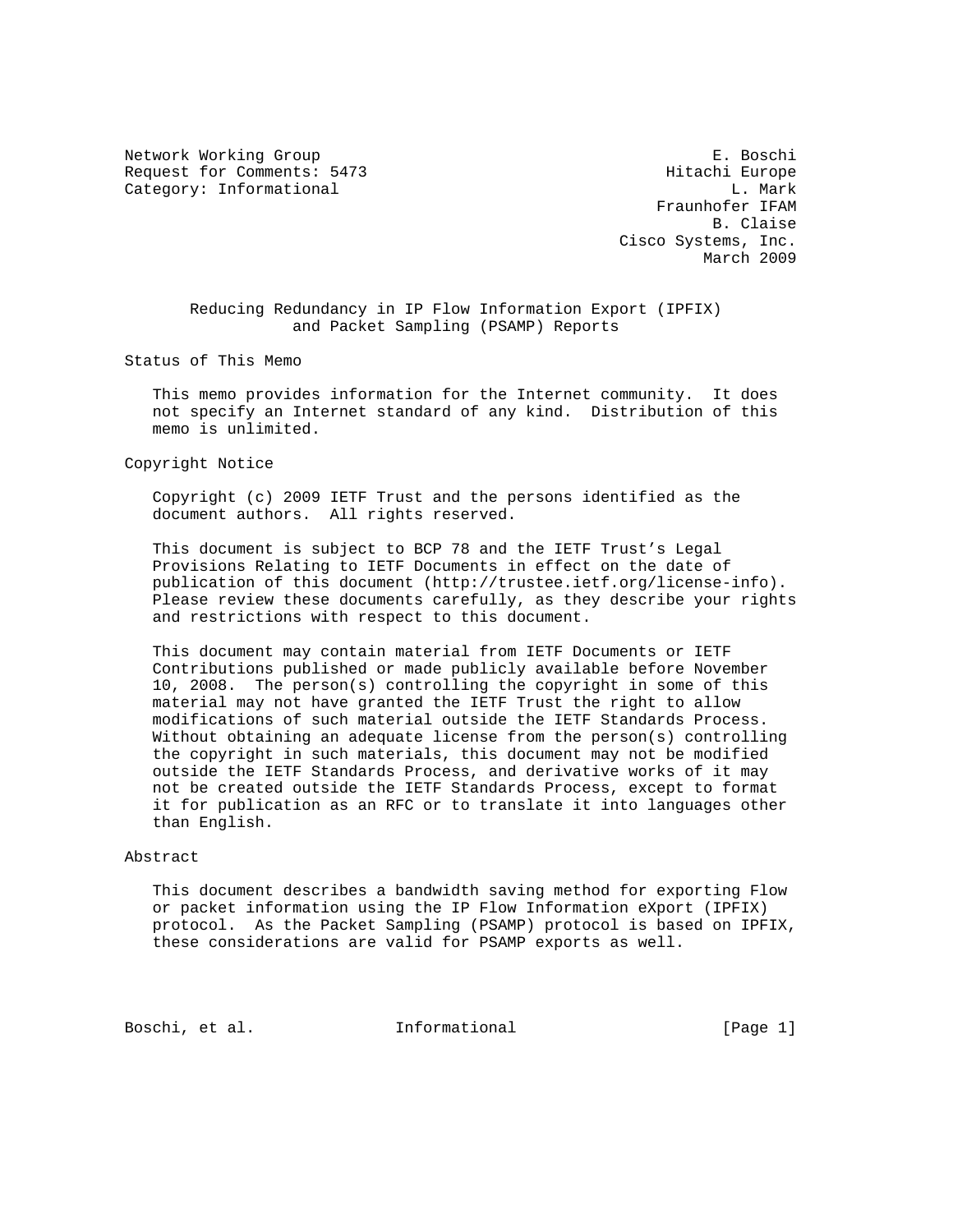This method works by separating information common to several Flow Records from information specific to an individual Flow Record. Common Flow information is exported only once in a Data Record defined by an Options Template, while the rest of the specific Flow information is associated with the common information via a unique identifier.

# Table of Contents

|                | 2.2. IPFIX Flows versus PSAMP Packets 5                  |  |
|----------------|----------------------------------------------------------|--|
| 3.             | Specifications for Bandwidth-Saving Information Export 5 |  |
|                | 3.1. Problem Statement and High-Level Solution           |  |
|                |                                                          |  |
|                |                                                          |  |
|                |                                                          |  |
|                |                                                          |  |
|                |                                                          |  |
|                |                                                          |  |
|                |                                                          |  |
|                |                                                          |  |
|                |                                                          |  |
| 7 <sub>1</sub> |                                                          |  |
|                |                                                          |  |
|                | 7.2. Cascading Common Properties 15                      |  |
|                | 8. Export and Evaluation Considerations 15               |  |
|                |                                                          |  |
|                |                                                          |  |
|                |                                                          |  |
|                |                                                          |  |
|                |                                                          |  |
|                |                                                          |  |
|                |                                                          |  |
|                |                                                          |  |
|                |                                                          |  |
|                |                                                          |  |
|                |                                                          |  |
|                | A.3. Common Properties Withdrawal Message 26             |  |

Boschi, et al. 1nformational [Page 2]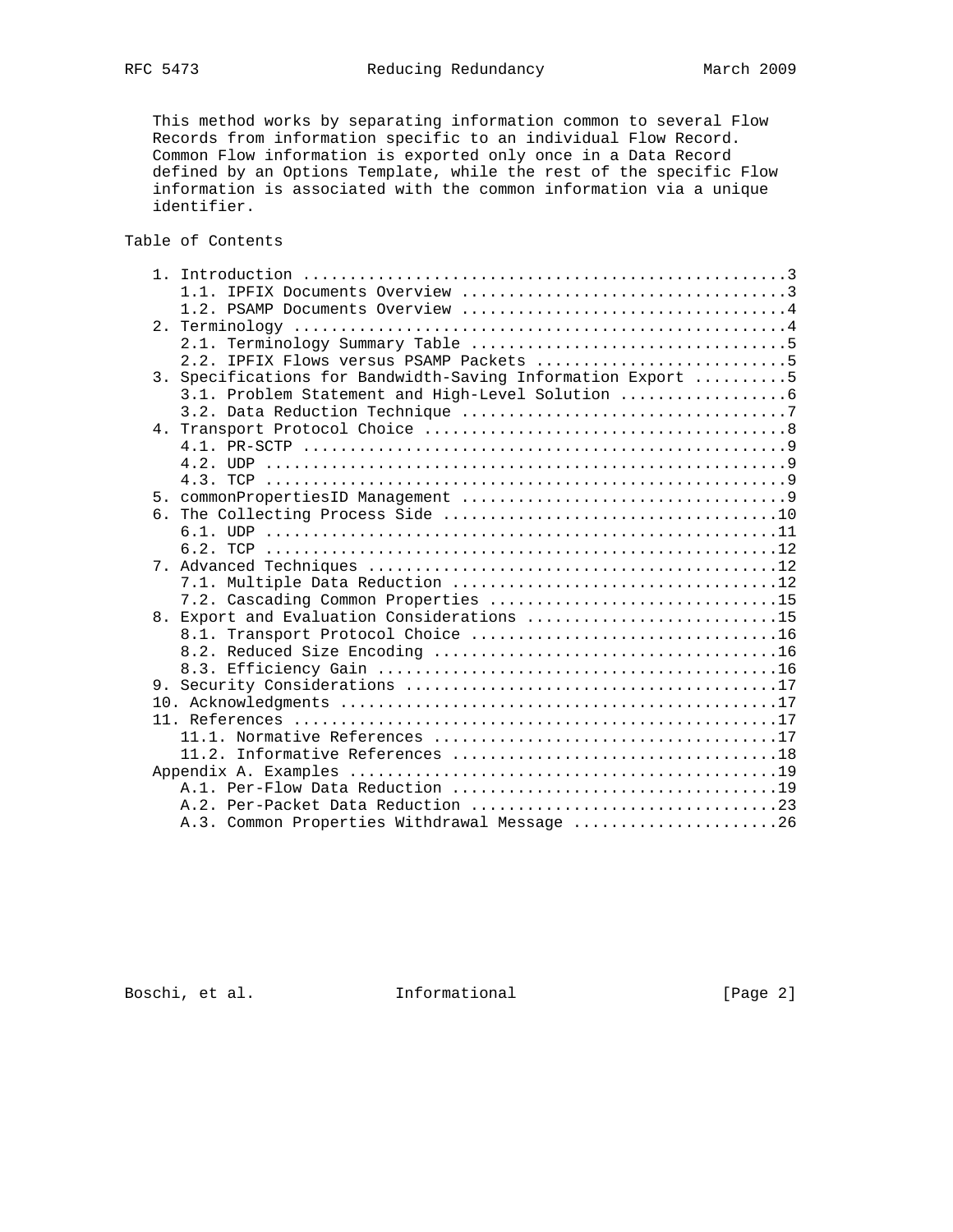# 1. Introduction

 The IPFIX working group has specified a protocol to export IP Flow information [RFC5101]. This protocol is designed to export information about IP traffic Flows and related measurement data, where a Flow is defined by a set of key attributes (e.g., source and destination IP address, source and destination port, etc.). However, thanks to its template mechanism, the IPFIX protocol can export any type of information, as long as the Information Element is specified in the IPFIX information model [RFC5101] or registered with IANA.

 Regardless of the fields' contents, Flow Records with common properties export the same fields in every single Data Record. These common properties may represent values common to a collection of Flows or packets, or values that are invariant over time. Note that the common properties don't represent the list of Flow Keys, which are used to define a Flow definition; however, the common properties may contain some of the Flow Keys. The reduction of redundant data from the export stream can result in a significant reduction of the transferred data.

 This document specifies a way to export these invariant or common properties only once, while the rest of the Flow-specific properties are exported in regular Data Records. Unique common properties identifiers are used to link Data Records and the common attributes.

 The proposed method is applicable to IPFIX Flow and to PSAMP per packet information, without any changes to both the IPFIX and PSAMP protocol specifications.

### 1.1. IPFIX Documents Overview

 The IPFIX protocol [RFC5101] provides network administrators with access to IP Flow information. The architecture for the export of measured IP Flow information out of an IPFIX exporting process to a collecting process is defined in the IPFIX Architecture [RFC5470], per the requirements defined in RFC 3917 [RFC3917]. The IPFIX Architecture [RFC5470] specifies how IPFIX Data Records and templates are carried via a congestion-aware transport protocol from IPFIX exporting processes to IPFIX collecting processes. IPFIX has a formal description of IPFIX Information Elements, their names, types, and additional semantic information, as specified in the IPFIX information model [RFC5102]. Finally, the IPFIX applicability statement [RFC5472] describes what type of applications can use the IPFIX protocol and how they can use the information provided. It furthermore shows how the IPFIX framework relates to other architectures and frameworks.

Boschi, et al. 1nformational [Page 3]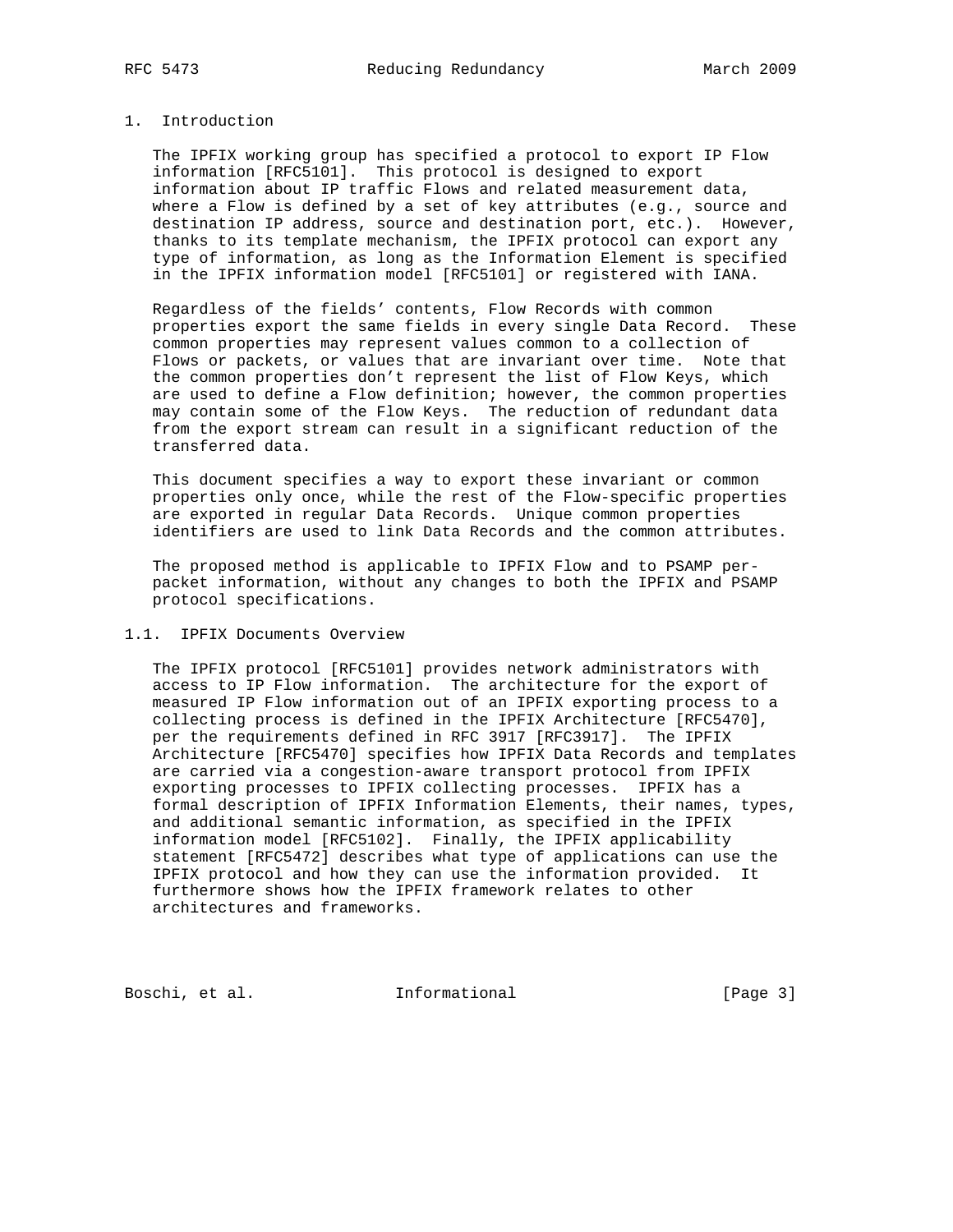## 1.2. PSAMP Documents Overview

 The document "A Framework for Packet Selection and Reporting" [RFC5474] describes the PSAMP framework for network elements to select subsets of packets by statistical and other methods, and to export a stream of reports on the selected packets to a collector. The set of packet selection techniques (sampling, filtering, and hashing) supported by PSAMP is described in "Sampling and Filtering Techniques for IP Packet Selection" [RFC5475]. The PSAMP protocol [RFC5476] specifies the export of packet information from a PSAMP exporting process to a PSAMP collecting process. Like IPFIX, PSAMP has a formal description of its Information Elements, their names, types, and additional semantic information. The PSAMP information model is defined in [RFC5477]. Finally, [PSAMP-MIB] describes the PSAMP Management Information Base.

2. Terminology

 IPFIX-specific terminology used in this document is defined in Section 2 of the IPFIX protocol specification [RFC5101] and Section 3 of the PSAMP protocol specification [RFC5476]. As in [RFC5101] and [RFC5476], these IPFIX-specific terms have the first letter of a word capitalized when used in this document.

In addition, the following new terms are defined in this document:

- commonPropertiesID: The commonPropertiesID is an identifier of a set of common properties that is locally unique per Observation Domain and Transport Session. Typically, this Information Element is used to link to information reported in separate Data Records. See the IPFIX information model [RFC5102] for the Information Element definition.
- Common Properties: Common Properties are a collection of one or more attributes shared by a set of different Flow Records. Each set of Common Properties is uniquely identifiable by means of a commonPropertiesID.
- Specific Properties: Specific Properties are a collection of one or more attributes reported in a Flow Record that are not included in the Common Properties defined for that Flow Record.

 The key words "MUST", "MUST NOT", "REQUIRED", "SHALL", "SHALL NOT", "SHOULD", "SHOULD NOT", "RECOMMENDED", "MAY", and "OPTIONAL" in this document are to be interpreted as described in RFC 2119 [RFC2119].

Boschi, et al. **Informational** [Page 4]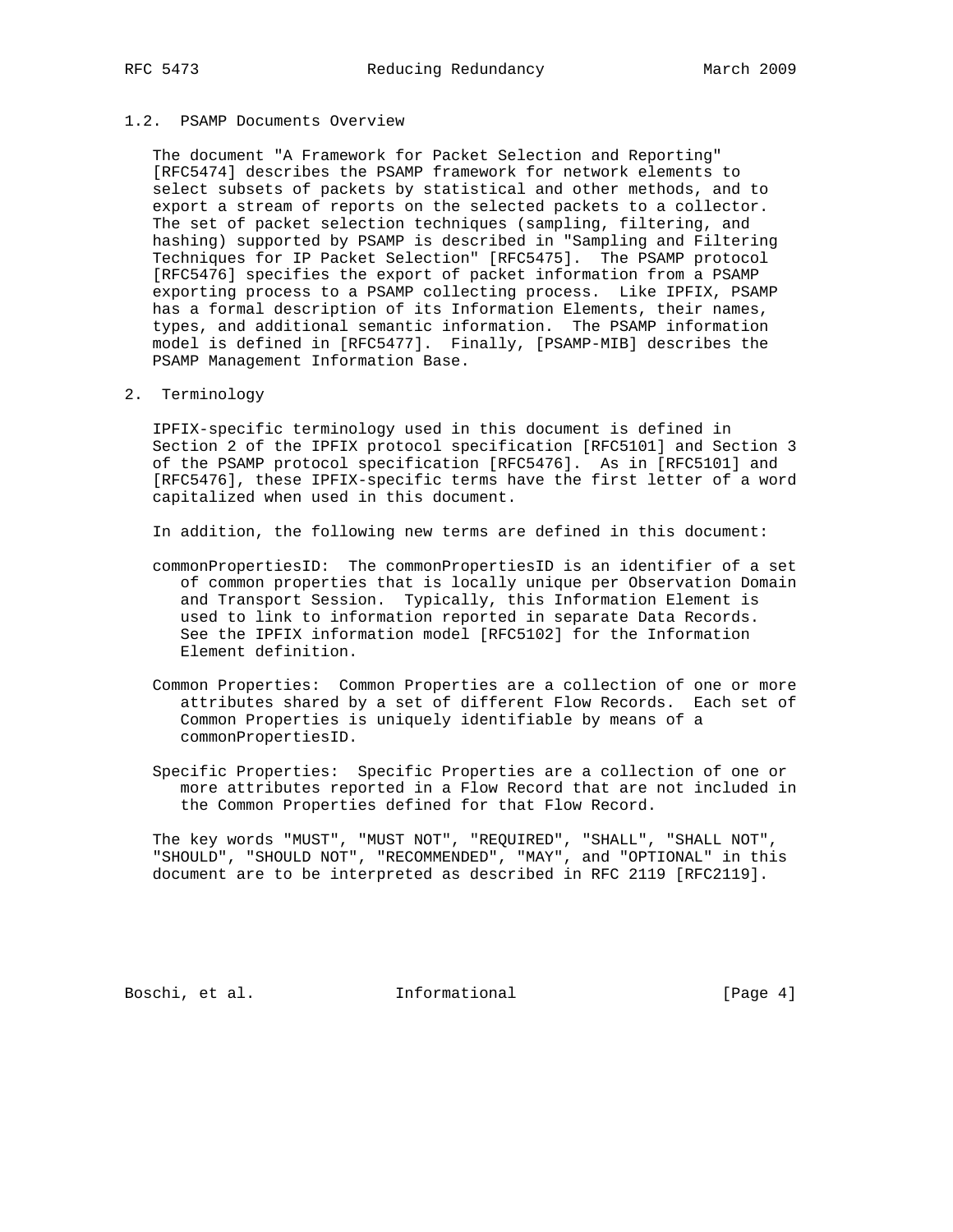## 2.1. Terminology Summary Table

|                         | Contents                      |                   |  |  |  |
|-------------------------|-------------------------------|-------------------|--|--|--|
| Set                     | Template                      | Record            |  |  |  |
| Data Set                |                               | Data Record $(s)$ |  |  |  |
| Template Set            | Template Record(s)            |                   |  |  |  |
| Options Template<br>Set | Options Template<br>Record(s) |                   |  |  |  |

#### Terminology Summary Table

 A Data Set is composed of Data Record(s). No Template Record is included. A Template Record or an Options Template Record defines the Data Record.

A Template Set contains only Template Record(s).

An Options Template Set contains only Options Template Record(s).

2.2. IPFIX Flows versus PSAMP Packets

 As described in the PSAMP protocol specification [RFC5476], the major difference between IPFIX and PSAMP is that the IPFIX protocol exports Flow Records while the PSAMP protocol exports Packet Records. From a pure export point of view, IPFIX will not distinguish a Flow Record composed of several packets aggregated together from a Flow Record composed of a single packet. So, the PSAMP export can be seen as a special IPFIX Flow Record containing information about a single packet.

 For this document's clarity, the term Flow Record represents a generic term expressing an IPFIX Flow Record or a PSAMP Packet Record, as foreseen by its definition. However, when appropriate, a clear distinction between Flow Record or Packet Record will be made.

3. Specifications for Bandwidth-Saving Information Export

 Several Flow Records often share a set of Common Properties. Repeating the information about these Common Properties for every Flow Record introduces a huge amount of redundancy. This document proposes a method to reduce this redundancy.

Boschi, et al. 1nformational [Page 5]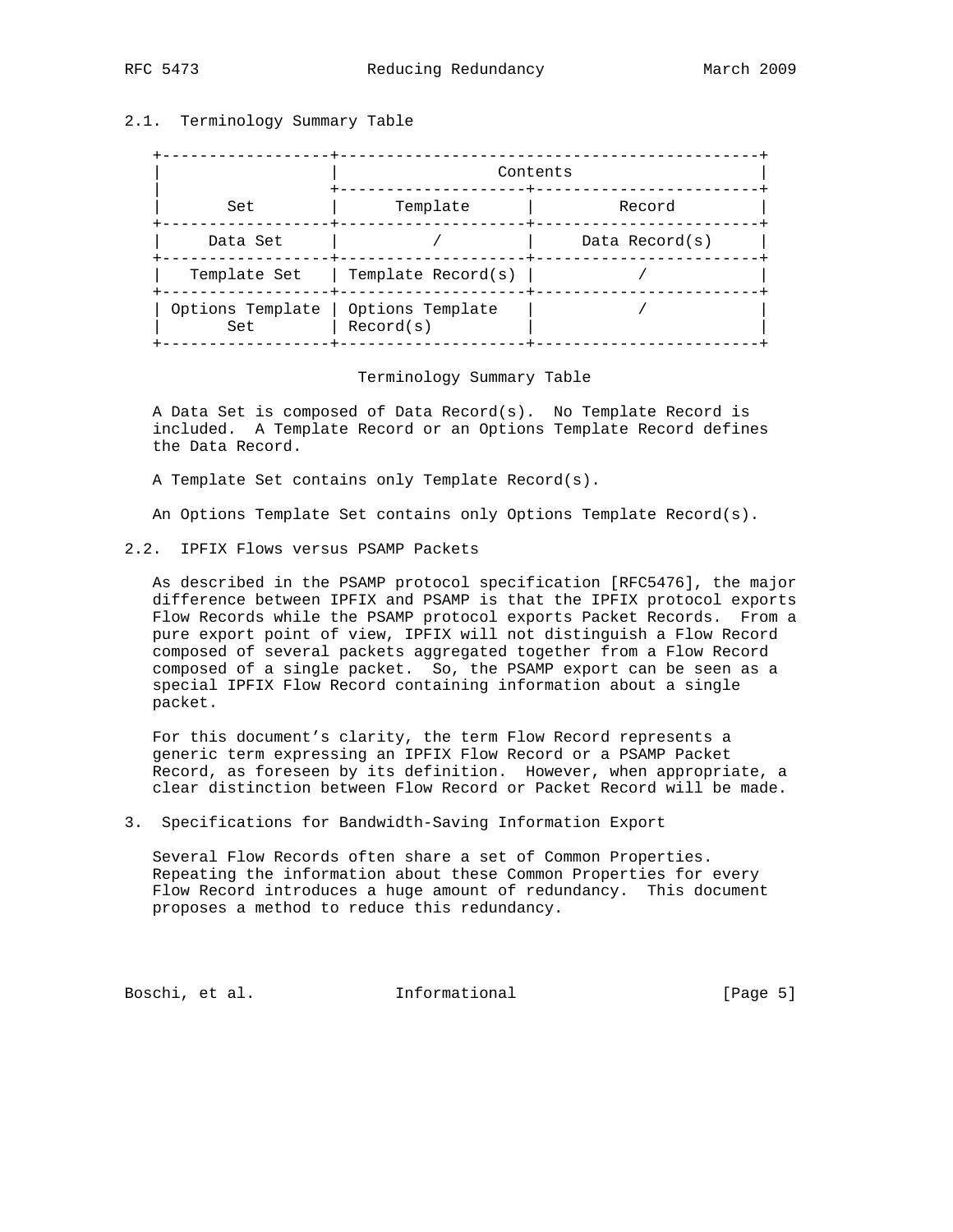The PSAMP specifications are used for the export of per-packet information, exporting the specific observed packet in an IPFIX Flow Record. This can be considered as a special Flow Record case, composed of a single packet. Therefore, the method described in this document is also applicable to per-packet data reduction, e.g., for export of One-Way Delay (OWD) measurements (see Appendix), trajectory sampling, etc.

#### 3.1. Problem Statement and High-Level Solution

 Consider a set of properties "A", e.g., common sourceAddressA and sourcePortA, equivalent for each Flow Record exported. Figure 1 shows how this information is repeated with classical IPFIX Flow Records, expressing the waste of bandwidth to export redundant information.

| sourceAddressA<br>  sourcePortA | <flow1 information=""></flow1> |
|---------------------------------|--------------------------------|
| sourceAddressA<br>  sourcePortA | <flow2 information=""></flow2> |
| sourceAddressA<br>  sourcePortA | <flow3 information=""></flow3> |
| sourceAddressA<br>sourcePortA   | <flow4 information=""></flow4> |
|                                 |                                |
|                                 |                                |

Figure 1: Common and Specific Properties Exported Together

 Figure 2 shows how this information is exported when applying the specifications of this document. The Common Properties are separated from the Specific Properties for each Flow Record. The Common Properties would be exported only once in a specific Data Record (defined by an Options Template), while each Flow Record contains a pointer to the Common Properties A, along with its Flow-specific information. In order to maintain the relationship between these sets of properties, we introduce indices (in this case, the index for properties A) for the Common Properties that are unique for all Common Properties entries within an Observation Domain. The purpose of the indices is to serve as a "key" identifying "rows" of the Common Properties table. The rows are then referenced by the Specific Properties by using the appropriate value for the Common Properties identifier.

Boschi, et al. **Informational** [Page 6]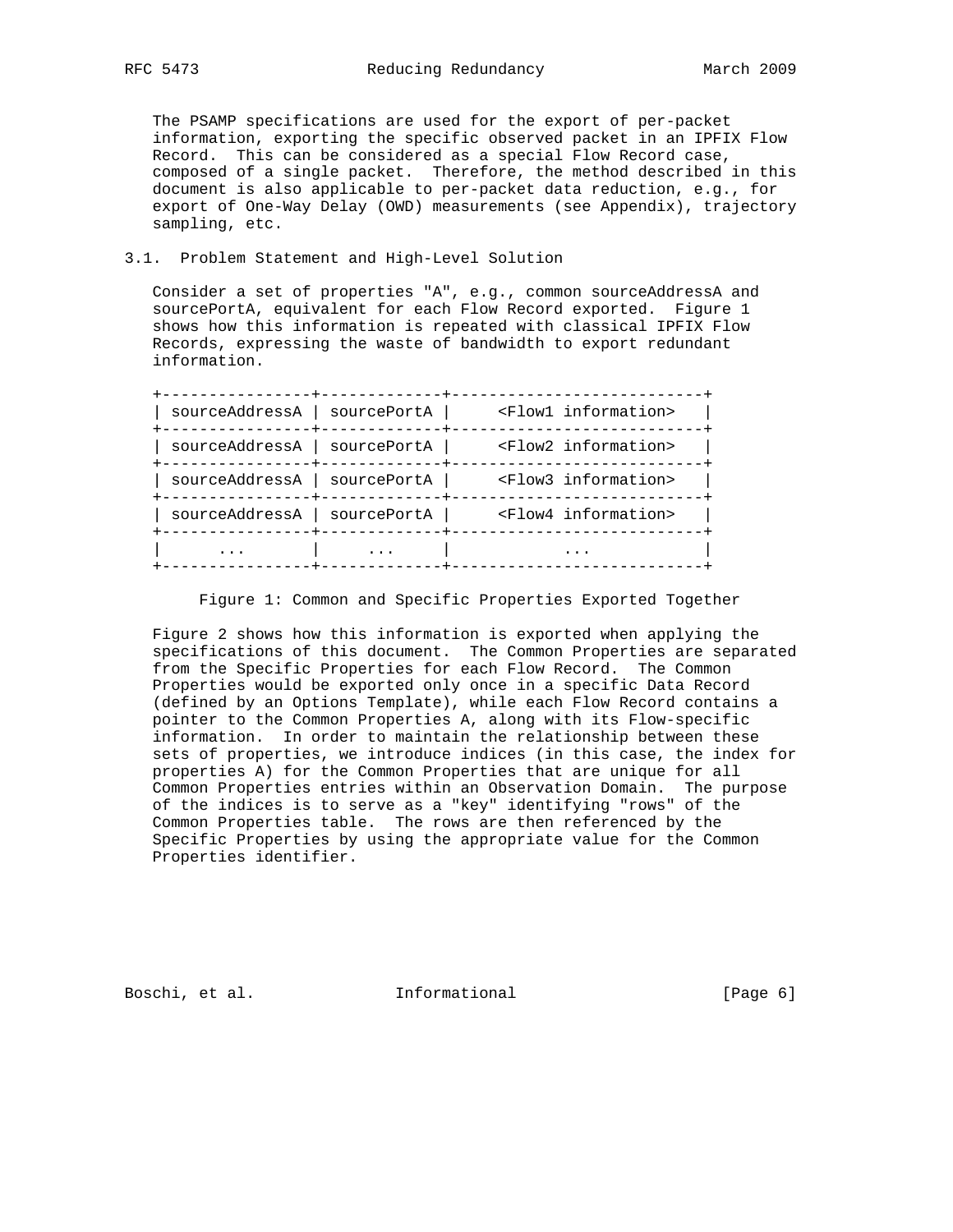| index for properties A   sourceAddressA   sourcePortA |          |
|-------------------------------------------------------|----------|
| .                                                     | $\cdots$ |

| <flow1 information=""></flow1> |
|--------------------------------|
| <flow2 information=""></flow2> |
| <flow3 information=""></flow3> |
| <flow4 information=""></flow4> |
|                                |

Figure 2: Common and Specific Properties Exported Separately

 This unique export of the Common Properties results in a decrease of the bandwidth requirements for the path between the Exporter and the Collector.

#### 3.2. Data Reduction Technique

 The IPFIX protocol [RFC5101] is Template based. Templates define how data should be exported, describing data fields together with their type and meaning. IPFIX specifies two types of Templates: the Template Record and the Options Template Record. The difference between the two is that the Options Template Record includes the notion of scope, defining how to scope the applicability of the Data Record. The scope, which is only available in the Options Template Record, gives the context of the reported Information Elements in the Data Records. The Template Records and Options Template Records are necessary to decode the Data Records. Indeed, by only looking at the Data Records themselves, it is impossible to distinguish a Data Record defined by Template Record from a Data Record defined by an Options Template Record. To export information more efficiently, this specification proposes to group Flow Records by their common properties. We define Common Properties as a collection of attributes shared by a set of different Flow Records.

 An implementation using the proposed specification MUST follow the IPFIX transport protocol specifications defined in the IPFIX protocol [RFC5101].

Boschi, et al. Informational [Page 7]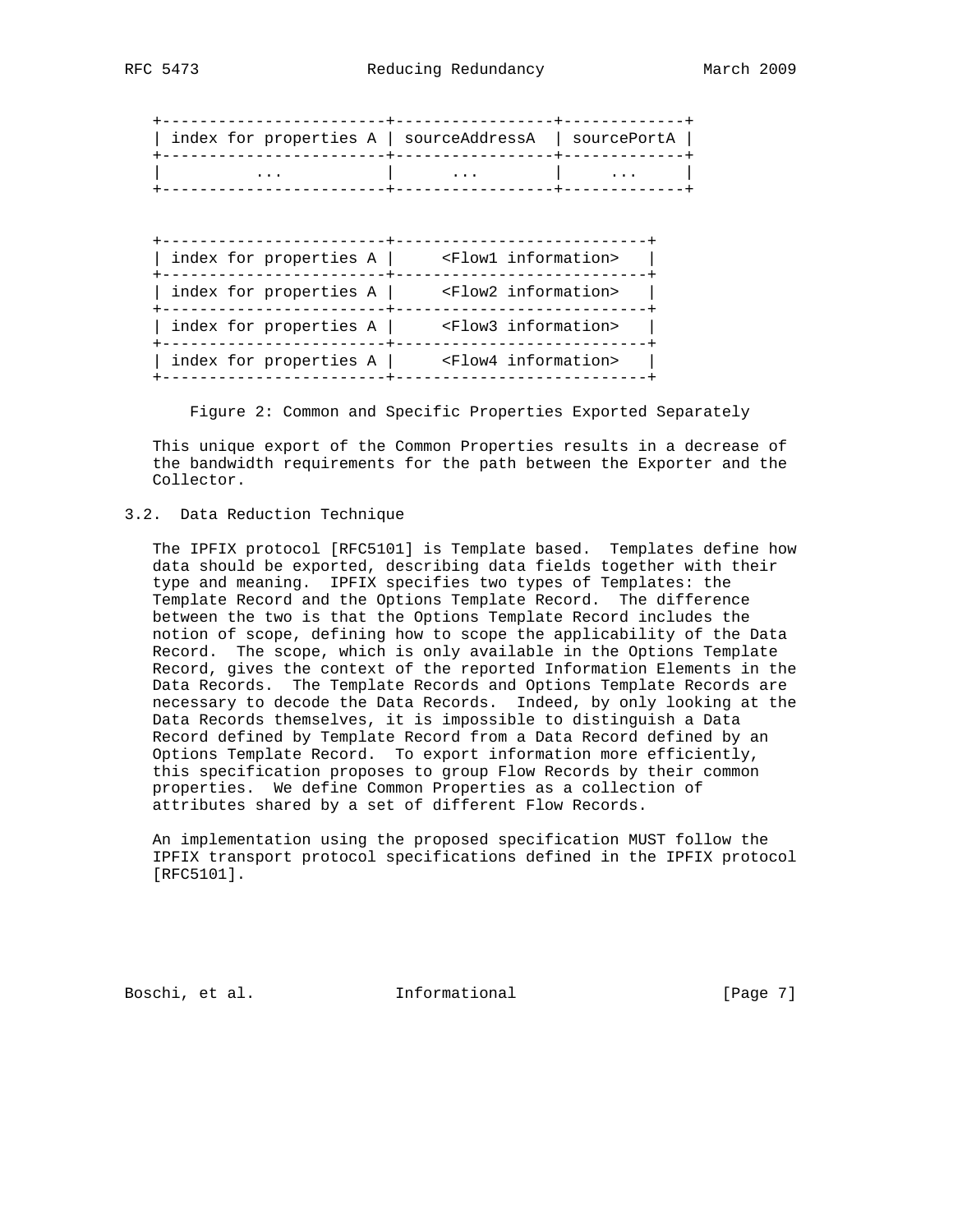As explained in Figure 3, the information is split into two parts, using two different Data Records. Common Properties MUST be exported via Data Records defined by an Options Template Record. Like Template Records, they MUST be sent only once per SCTP association or TCP connection, and MUST be sent reliably via SCTP if SCTP is the transport protocol. These properties represent values common to several Flow Records (e.g., IP source and destination address). The Common Properties Data Records MUST be sent prior to the corresponding Specific Properties Data Records. The Data Records reporting Specific Properties MUST be associated with the Data Records reporting the Common Properties using a unique identifier for the Common Properties, the commonPropertiesID Information Element [RFC5102]. The commonPropertiesID Information Element MUST be included in the scope of the Options Template Record, and also included in the associated Template Record.

| ----------------                               |                      |                                           |     |                             |
|------------------------------------------------|----------------------|-------------------------------------------|-----|-----------------------------|
| Common Properties<br>Options Template Record   | Template Record      | Specific Properties                       |     | Template<br>Definition      |
| scope: commonPropertiesID<br>Common Properties |                      | commonPropertiesID<br>Specific Properties |     |                             |
| -------------                                  |                      | --------V---------                        |     |                             |
| Common Properties<br>Data Record               | ------> Data Records | Specific Properties                       | $+$ | Exported<br>Data<br>Records |
|                                                |                      |                                           |     |                             |

#### Figure 3: Template Record and Data Record Dependencies

 From the IPFIX protocol, there are no differences between the per- Flow or per-packet data reduction, except maybe the terminology where the Specific Properties could be called packet Specific Properties in the previous figure.

4. Transport Protocol Choice

 This document follows the IPFIX transport protocol specifications defined in the IPFIX protocol [RFC5101]. However, depending on the transport protocol choice, this document imposes some additional constraints. If Partial Reliable Stream Control Transmission Protocol (PR-SCTP) [RFC3758] is selected as the IPFIX protocol, the following PR-SCTP subsection specifications MUST be respected. If UDP is selected as the IPFIX protocol, the following UDP subsection

Boschi, et al. 1nformational [Page 8]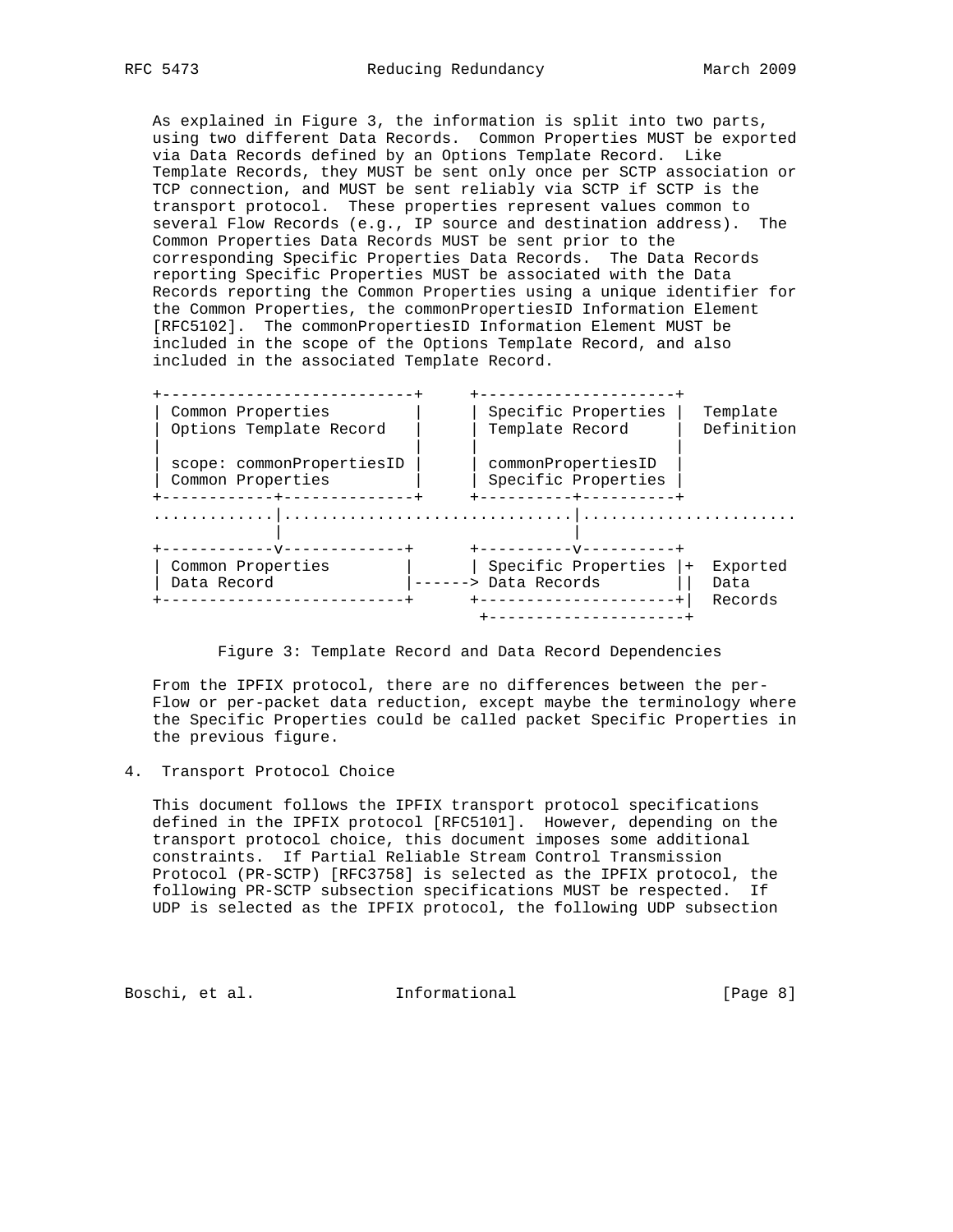specifications MUST be respected. If TCP is selected as the IPFIX protocol, the following TCP subsection specifications MUST be respected.

4.1. PR-SCTP

 The active Common Properties MUST be sent after the SCTP association establishment and before the corresponding Specific Properties Data Records. In the case of SCTP association re-establishment, all active Common Properties MUST be resent before the corresponding Specific Properties Data Records.

The Common Properties Data Records MUST be sent reliably.

4.2. UDP

 Common Properties Data Records MUST be resent on a regular basis. The periodicity MUST be configurable. The default value for the frequency of Common Properties transmission (refresh timeout) is 10 minutes.

 The Exporting Process SHOULD transmit the Common Properties definition in advance of any Data Record that uses these Common Properties to help ensure that the Collector has the Common Properties definition before receiving the first associated Data Record.

 If a commonPropertiesID is not used anymore, the Exporting Process stops resending the related Common Properties Data Record. The old commonPropertiesID MUST NOT be used until its lifetime (see Section 6.1) has expired.

4.3. TCP

 Common Properties MUST be sent after the TCP connection establishment, and before the corresponding Specific Properties Data Records. In the case of TCP connection re-establishment, all active Common Properties MUST be resent before the corresponding Specific Properties Data Records.

5. commonPropertiesID Management

 The commonPropertiesID is an identifier of a set of common properties that is locally unique per Observation Domain and Transport Session. The Exporting Process MUST manage the commonPropertiesIDs allocations for its Observation Domains and Transport Session. Different

Boschi, et al. **Informational** [Page 9]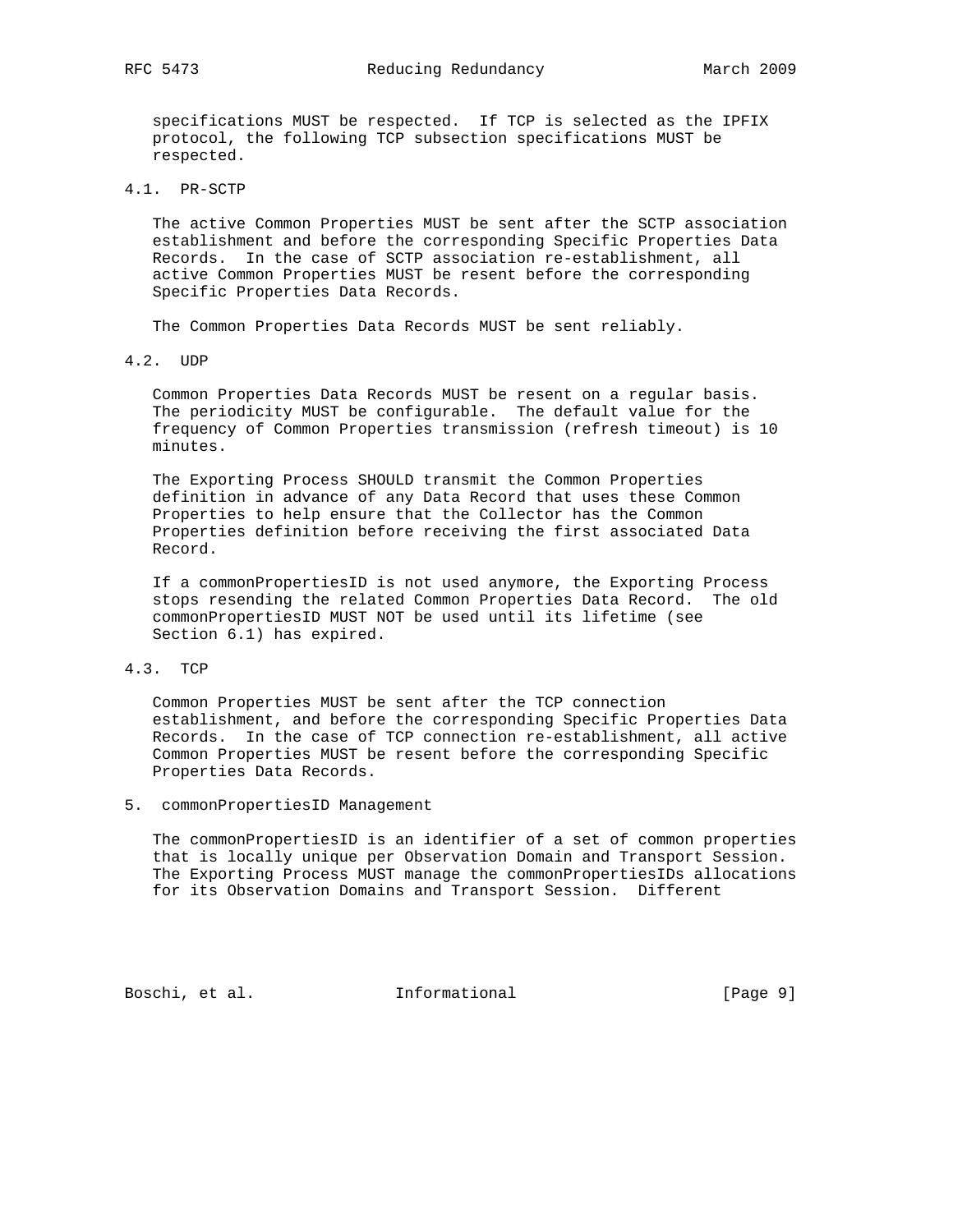Observation Domains from the same Exporter MAY use the same commonPropertiesID value to refer to different sets of Common Properties.

 The commonPropertiesID values MAY be assigned sequentially, but it is NOT REQUIRED. Particular commonPropertiesID ranges or values MAY have explicit meanings for the IPFIX Device. For example, commonPropertiesID values may be assigned based on the result of a hash function, etc.

 Using a 64-bit commonPropertiesID Information Element allows the export of 2\*\*64 active sets of Common Properties, per Observation Domain and per Transport Session.

 commonPropertiesIDs that are not used anymore SHOULD be withdrawn. The Common Properties Withdrawal message is a Data Record defined by an Options Template consisting of only one scope field -- namely, the commonPropertiesID (with a type of 137 [RFC5102]) and no non-scope fields.

| 0 1 2 3 4 5 6 7 8 9 0 1 2 3 4 5 6 7 8 9 0 1 2 3 4 5 6 7 8 9 |                      |  |
|-------------------------------------------------------------|----------------------|--|
|                                                             |                      |  |
| Set ID = $3$                                                | Length = $14$ octets |  |
|                                                             |                      |  |
| Template ID N                                               | Field Count = $1$    |  |
|                                                             |                      |  |
| Scope Field count = $1$   0  commonPropertiesID = 137       |                      |  |
|                                                             |                      |  |
| Scope 1 Field Length = $8$                                  |                      |  |
| +-+-+-+-+-+-+-+-+-+-+-+-+-+-+-+-+-+                         |                      |  |

#### Figure 4: Common Properties Withdrawal Message

 If UDP is selected as the transport protocol, the Common Properties Withdrawal messages MUST NOT be used, as this method is inefficient due to the unreliable nature of UDP.

6. The Collecting Process Side

 This section describes the Collecting Process when using SCTP and PR- SCTP as the transport protocol. Any necessary changes to the Collecting Process, specifically related to TCP or UDP transport protocols, are specified in the subsections.

 The Collecting Process MUST store the commonPropertiesID information for the duration of the association so that it can interpret the corresponding Data Records that are received in subsequent Data Sets.

Boschi, et al. 10 methormational 1999 [Page 10]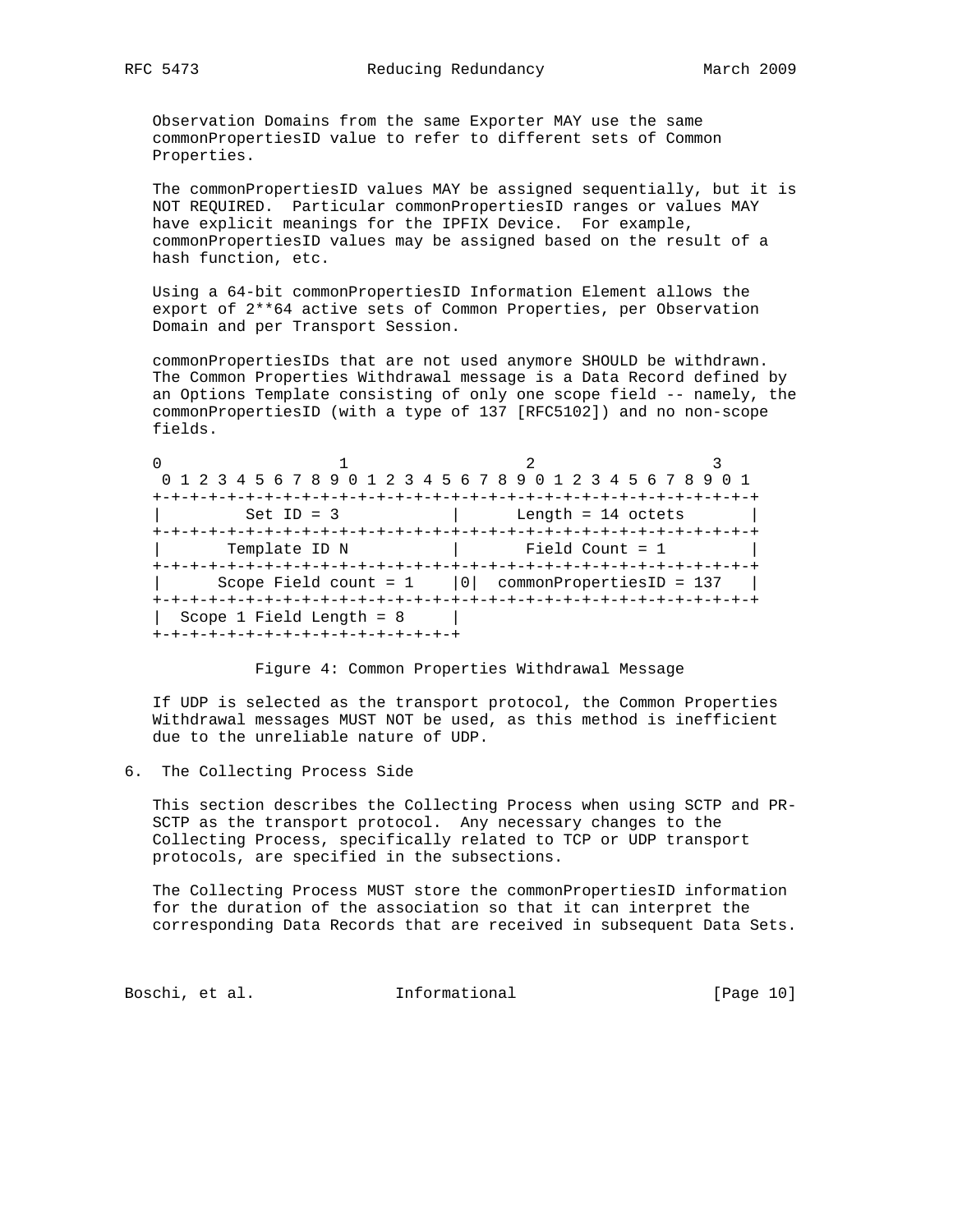The Collecting Process can either store the Data Records as they arrive, without reconstructing the initial Flow Record, or reconstruct the initial Flow Record. In the former case, there might be less storage capacity required at the Collector side. In the latter case, the Collector job is more complex and time-consuming due to the higher resource demand for record processing in real time.

 If the Collecting Process has received the Specific Properties Data Record before the associated Common Properties Data Record, the Collecting Process SHOULD store the Specific Properties Data Record and await the retransmission or out-of-order arrival of the Common Properties Data Record.

 commonPropertiesIDs are unique per SCTP association and per Observation Domain. If the Collecting Process receives an Options Template Record with a scope containing a commonPropertiesID that has already been received but that has not previously been withdrawn (i.e., a commonPropertiesID from the same Exporter Observation Domain received on the SCTP association), then the Collecting Process MUST shut down the association.

 When an SCTP association is closed, the Collecting Process MUST discard all commonPropertiesIDs received over that association and stop decoding IPFIX Messages that use those commonPropertiesIDs.

 If a Collecting Process receives a Common Properties Withdrawal message, the Collecting Process MUST delete the corresponding Common Properties associated with the specific SCTP association and specific Observation Domain, and stop interpreting Data Records referring to those Common Properties. The receipt of Data Records referring to Common Properties that have been withdrawn MUST be ignored and SHOULD be logged by the Collecting Process.

 If the Collecting Process receives a Common Properties Withdrawal message for Common Properties that it has not received before on this SCTP association, it MUST reset the SCTP association and discard the IPFIX Message, and it SHOULD log the error as it does for malformed IPFIX Messages.

6.1. UDP

 The Collecting Process MUST associate a lifetime with each Common Property received via UDP. Common Properties not refreshed by the Exporting Process within the lifetime are expired at the Collecting Process.

Boschi, et al. 1nformational [Page 11]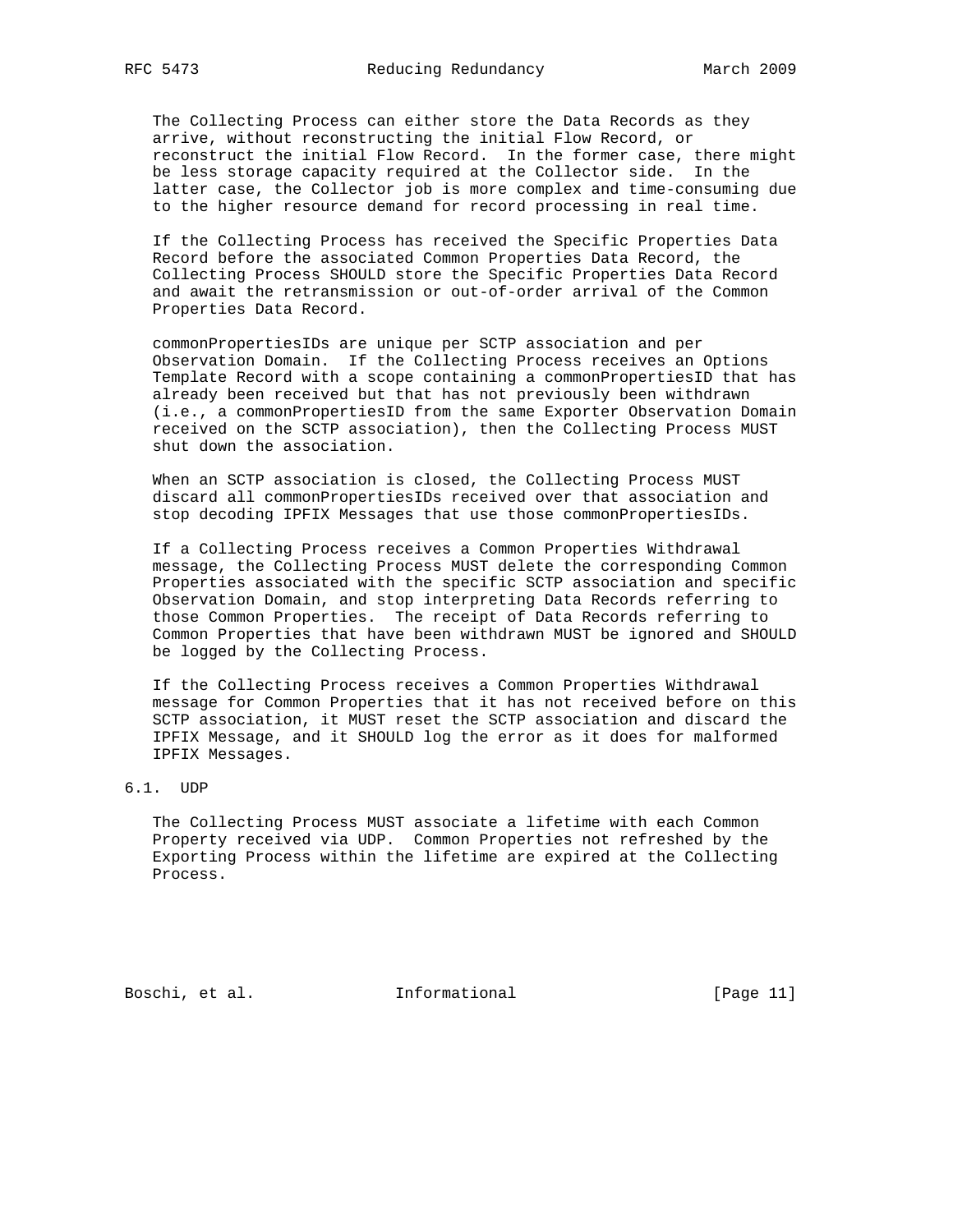If the Common Properties are not refreshed before that lifetime has expired, the Collecting Process MUST discard the corresponding definition of the commonPropertiesID and any current and future associated Data Records. In this case, an alarm MUST be logged.

 The Collecting Process MUST NOT decode any further Data Records that are associated with the expired Common Properties. If a Common Property is refreshed with a definition that differs from the previous definition, the Collecting Process SHOULD log a warning and replace the previously received Common Property with the new one. The Common Property lifetime at the Collecting Process MUST be at least 3 times higher than the refresh timeout of the Template used to export the Common Property definition, configured on the Exporting Process.

 The Collecting Process SHOULD accept Data Records without the associated Common Properties required to decode the Data Record. If the Common Properties have not been received at the time Data Records are received, the Collecting Process SHOULD store the Data Records for a short period of time and decode them after the Common Properties definitions are received. The short period of time MUST be lower than the lifetime of definitions associated with identifiers considered unique within the UDP session.

## 6.2. TCP

 When the TCP connection is reset, either gracefully or abnormally, the Collecting Processes MUST delete all commonPropertiesID values and associated Common Properties data corresponding to that connection.

 If a Collection Process receives a Common Properties Withdrawal message, the Collection Process MUST expire the related Common Properties data.

#### 7. Advanced Techniques

### 7.1. Multiple Data Reduction

 A Flow Record can refer to one or more Common Properties sets; the use of multiple Common Properties can lead to more efficient exports. When sets of Common Properties are identified in the data, it may be found that there is more than one set of non-overlapping properties.

 Note that in the case of multiple Common Properties in one Data Record, the different sets of Common Properties MUST be disjoint (i.e., MUST NOT have Information Elements in common) to avoid potential collisions.

Boschi, et al. 1nformational [Page 12]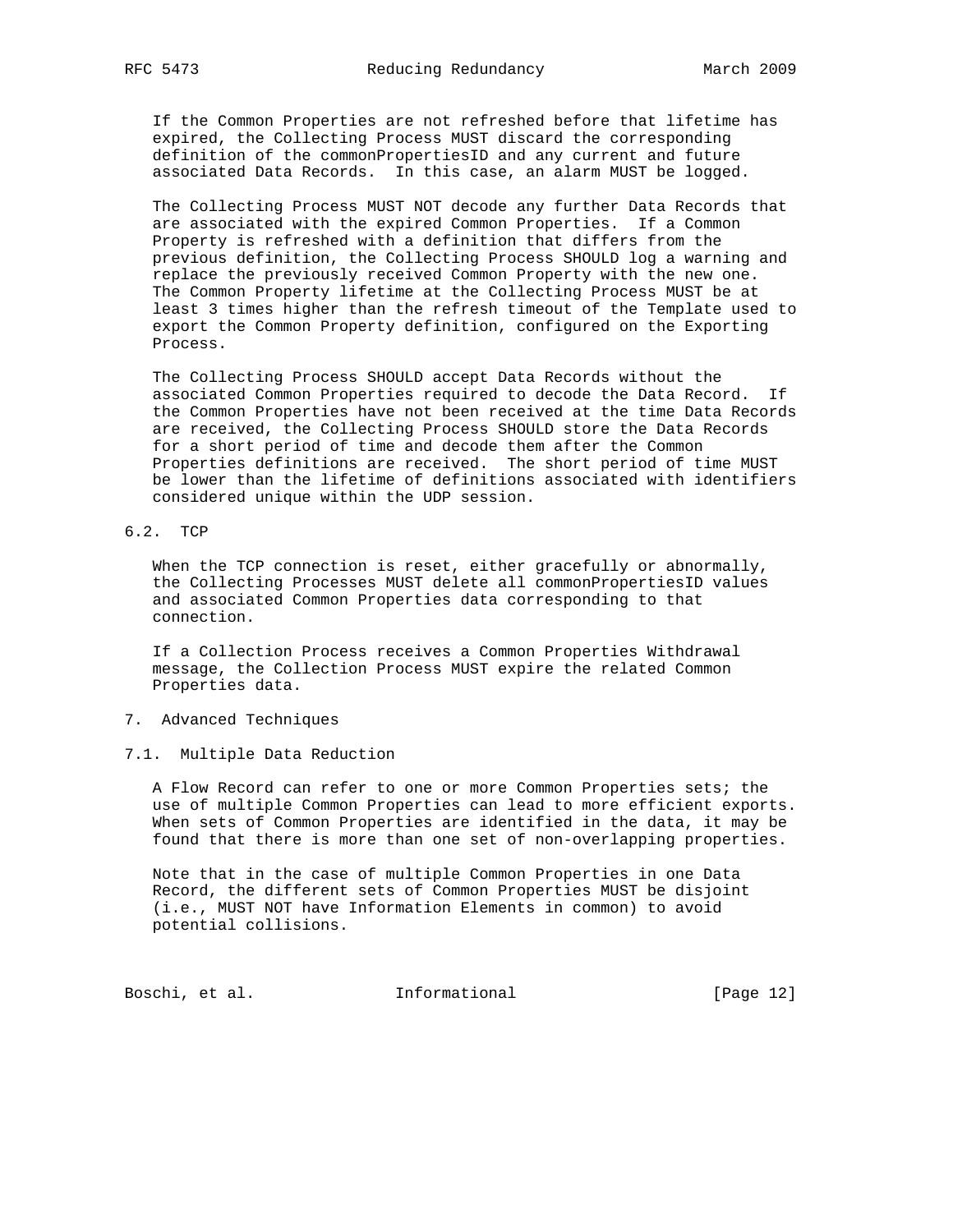Consider a set of properties "A", e.g., common sourceAddressA and sourcePortA, and another set of properties "B", e.g., destinationAddressB and destinationPortB. Figure 5 shows how this information is repeated with classical IPFIX export in several Flow Records.

 +--------+--------+---------+---------+---------------------+ |srcAddrA|srcPortA|destAddrB|destPortB| <Flow1 information> | +--------+--------+---------+---------+---------------------+ |srcAddrA|srcPortA|destAddrC|destPortC| <Flow2 information> | +--------+--------+---------+---------+---------------------+ |srcAddrD|srcPortD|destAddrB|destPortB| <Flow3 information> | +--------+--------+---------+---------+---------------------+ |srcAddrD|srcPortD|destAddrC|destPortC| <Flow4 information> | +--------+--------+---------+---------+---------------------+ | ... | ... | ... | ... | ... | +--------+--------+---------+---------+---------------------+

Figure 5: Common and Specific Properties Exported Together

 Besides A and B, other sets of Properties might be repeated as well (e.g., Properties C and D in the figure above).

 We can separate the Common Properties into properties A composed of sourceAddressA and sourcePortA, properties D composed of sourceAddressD and sourcePortD, properties B composed of destinationAddressB and destinationPortB, and properties C composed of destinationAddressC and destinationPortC. These four records can be expanded to four combinations of Data Records to reduce redundancy without the need to define four complete sets of Common Properties (see the figure below). The more Common Properties sets that are defined, the more combinations that are available.

Boschi, et al. 100 mm informational 100 mm informational [Page 13]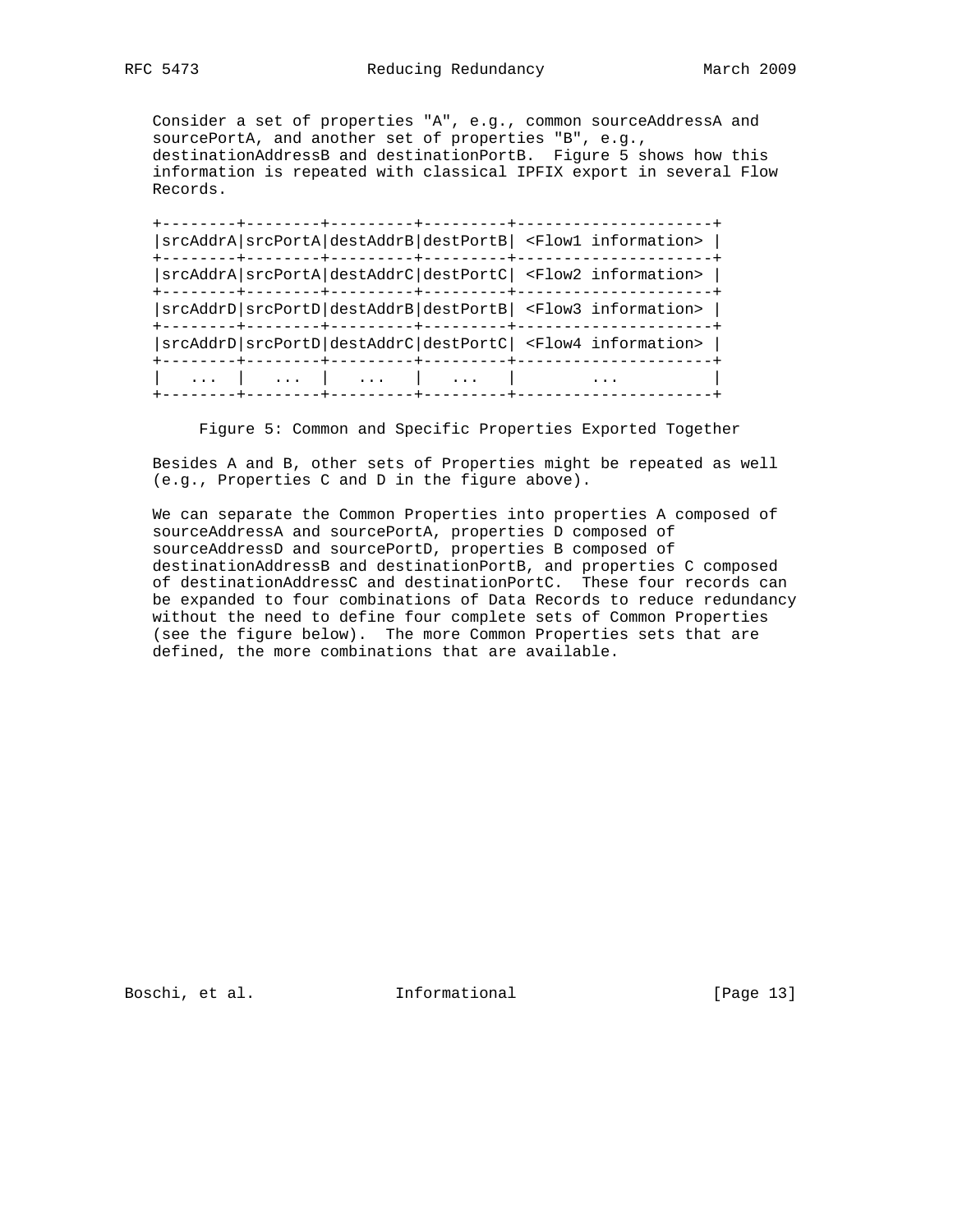+-------------------+-----------------+-------------+ | index for prop. A | sourceAddressA | sourcePortA | +-------------------+-----------------+-------------+ | index for prop. D | sourceAddressD | sourcePortD | +-------------------+-----------------+-------------+

 +-------------------+---------------------+------------------+ | index for prop. B | destinationAddressB | destinationPortB | +-------------------+---------------------+------------------+ | index for prop. C | destinationAddressC | destinationPortC | +-------------------+---------------------+------------------+

 +------------------+------------------+-----------------------+ |index for prop. A |index for prop. B | <Flow1 information> | +------------------+------------------+-----------------------+ |index for prop. A |index for prop. C | <Flow2 information> | +------------------+------------------+-----------------------+ |index for prop. D |index for prop. B | <Flow3 information> | +------------------+------------------+-----------------------+ |index for prop. D |index for prop. C | <Flow4 information> | +------------------+------------------+-----------------------+

 Figure 6: Multiple Common (above) and Specific Properties (below) Exported Separately

 The advantage of the multiple Common Properties is that the objective of reducing the bandwidth is met while the number of indices is kept to a minimum. Defining an extra index for all records would not save bandwidth in the case of Figure 5 and is generally a less efficient solution.

 If a set of Flow Records share multiple sets of Common Properties, multiple commonPropertiesID instances MAY be used to increase export efficiency even further, as displayed in Figure 7.

Boschi, et al. 1nformational [Page 14]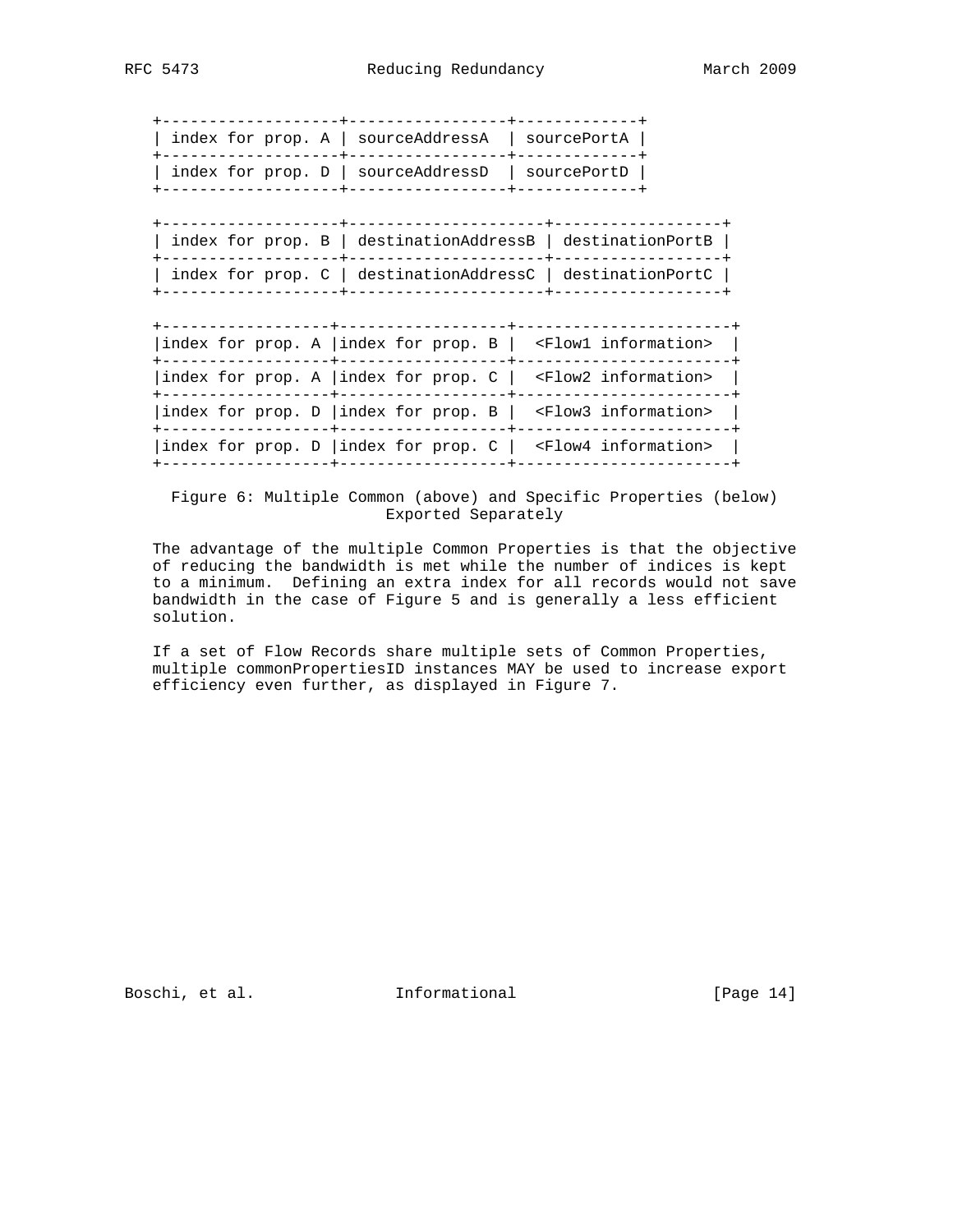| Common Properties<br>Options Template Record                                  | Template Record      | Specific Properties                                                | Template<br>Definition |
|-------------------------------------------------------------------------------|----------------------|--------------------------------------------------------------------|------------------------|
| Scope: commonPropertiesID1<br>Scope: commonPropertiesID2<br>Common Properties |                      | commonPropertiesID1<br>commonPropertiesID2<br>Specific Properties  |                        |
| ------V-------------<br>Common Properties                                     |                      | -----+----------<br>----------------<br>Specific Properties<br>$+$ | Exported               |
| Data Record                                                                   | ------> Data Records |                                                                    | Data<br>Records        |

Figure 7: Multiple Data Reduction

#### 7.2. Cascading Common Properties

 An Exporting Process MUST NOT export any set of Common Properties that contains, either directly or via other cascaded Common Properties, references to itself in its own definition (i.e., a circular definition). When the Collecting Process receives Common Properties that reference other Common Properties, it MUST resolve the references to Common Properties. If the Common Properties aren't available at the time Data Records are received, the Collecting Process SHOULD store the Data Records for a short period of time and decode them after the Common Properties are received.

 If the Collecting Process could not decode a cascading Common Properties definition because the referenced Common Properties are not available before the short period of time, then the Collecting Process SHOULD log the error.

 If the Collecting Process could not decode a cascading Common Properties definition because it detects a circular definition, then the Collecting Process SHOULD log the error.

 Information Element ordering MUST be preserved when creating and expanding Common Properties.

8. Export and Evaluation Considerations

 The objective of the method specified in this document is the reduction in the amount of measurement data that has to be transferred from the Exporter to the Collector. Note that the efficiency of this method may vary, as discussed in this section. In

Boschi, et al. 1nformational 1999 [Page 15]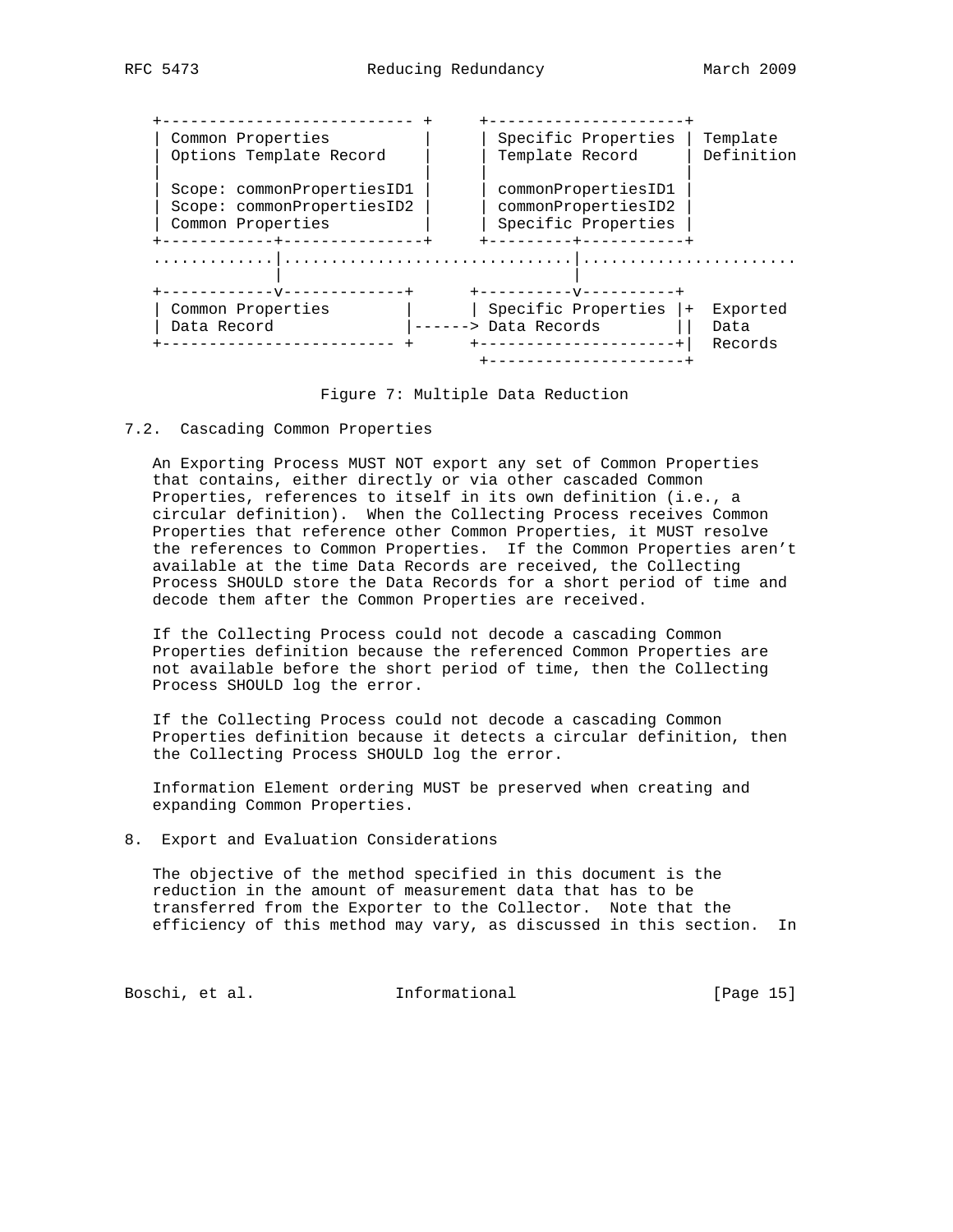addition, there might be less storage capacity required at the Collector side if the Collector decides to store the Data Records as they arrive, without reconstructing the initial Flow Record.

 On the other hand, this method requires additional resources on both the Exporter and the Collector. The Exporter has to manage Common Properties information and to assign commonPropertiesID values. The Collector has to process records described by two templates instead of just one. Additional effort is also required when post processing the measurement data, in order to correlate Flow Records with Common Properties information.

### 8.1. Transport Protocol Choice

 The proposed method is most effective using a reliable transport protocol for the transfer of the Common Properties. Therefore, the use of PR-SCTP with full reliability or TCP is recommended for the transmission of IPFIX Messages containing Common Properties. Note that use of UDP is less efficient for the transmission of Common Properties, as they have to be resent regularly.

### 8.2. Reduced Size Encoding

 The transfer of the commonPropertiesIDs originates some overhead and might even increase the amount of exported data if the length of the commonPropertiesID field is not shorter than the length of the replaced fields.

 In cases where the range of the commonPropertiesID can be restricted, it is RECOMMENDED to apply reduced size encoding to the commonPropertiesID to achieve a further gain in bandwidth efficiency.

#### 8.3. Efficiency Gain

 While the goal of this specification is to reduce the bandwidth, the efficiency might be limited. Indeed, the efficiency gain is based on the abundance of redundant information in Flows and would be directly proportional to the reuse of the defined commonPropertiesID values, with a theoretical limit where all the Data Records would use a single commonPropertiesID. In other words, the more we reuse a commonPropertiesID value, the better the efficiency gain. While the Exporting Process can evaluate the direct gain for the Flow Records to be exported, it cannot predict whether future Flow Records would contain the information specified by active commonPropertiesID values. This implies that the efficiency factor of this specification is higher for specific applications where filtering is involved, such as one-way delay or trajectory sampling.

Boschi, et al. 1nformational [Page 16]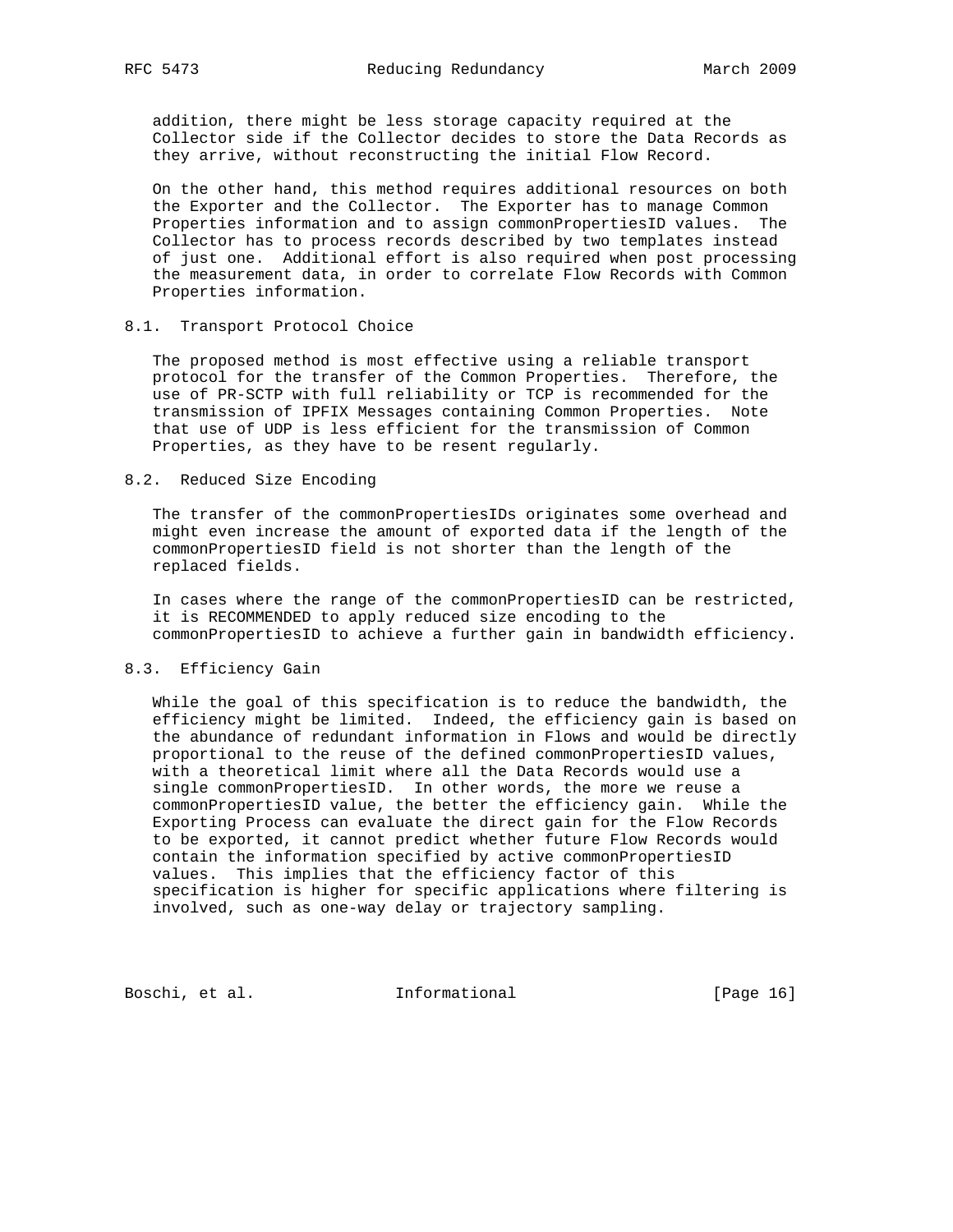Note that this technique might even lead to an increase in bandwidth usage under certain conditions. Taking into account the overhead of exporting the commonPropertiesID values, if the commonPropertiesID values are not used in future Data Records, this technique would actually increase the export bandwidth. A typical case would be the assignments of Common Properties based on past observed traffic, hoping that future Flows would contain the same characteristics.

 The efficiency gain depends also on the difference between the length of the replaced fields and the length of the commonPropertiesID. The shorter the length of the commonPropertiesID is (with respect to the total length of the Common Properties fields), the bigger the gain is.

 The example in Appendix A.2 below uses IPFIX to export measurement data for each received packet. In that case, for a Flow of 1000 packets, the amount of data can be decreased more than 26 percent.

9. Security Considerations

 The same security considerations as for the IPFIX protocol [RFC5101] apply.

10. Acknowledgments

 The authors would like to thank Guido Pohl for initiating this work and for his contribution to early versions of this document. Thanks also to Andrew Johnson, Gehrard Muenz, Brian Trammell, and Paul Aitken for their comments and feedback.

- 11. References
- 11.1. Normative References
	- [RFC2119] Bradner, S., "Key words for use in RFCs to Indicate Requirement Levels", BCP 14, RFC 2119, March 1997.
	- [RFC5101] Claise, B., "Specification of the IP Flow Information Export (IPFIX) Protocol for the Exchange of IP Traffic Flow Information", RFC 5101, January 2008.
	- [RFC5102] Quittek, J., Bryant, S., Claise, B., Aitken, P., and J. Meyer, "Information Model for IP Flow Information Export", RFC 5102, January 2008.
	- [RFC5476] Claise, B., Ed., "Packet Sampling (PSAMP) Protocol Specifications", RFC 5476, March 2009.

Boschi, et al. 1nformational [Page 17]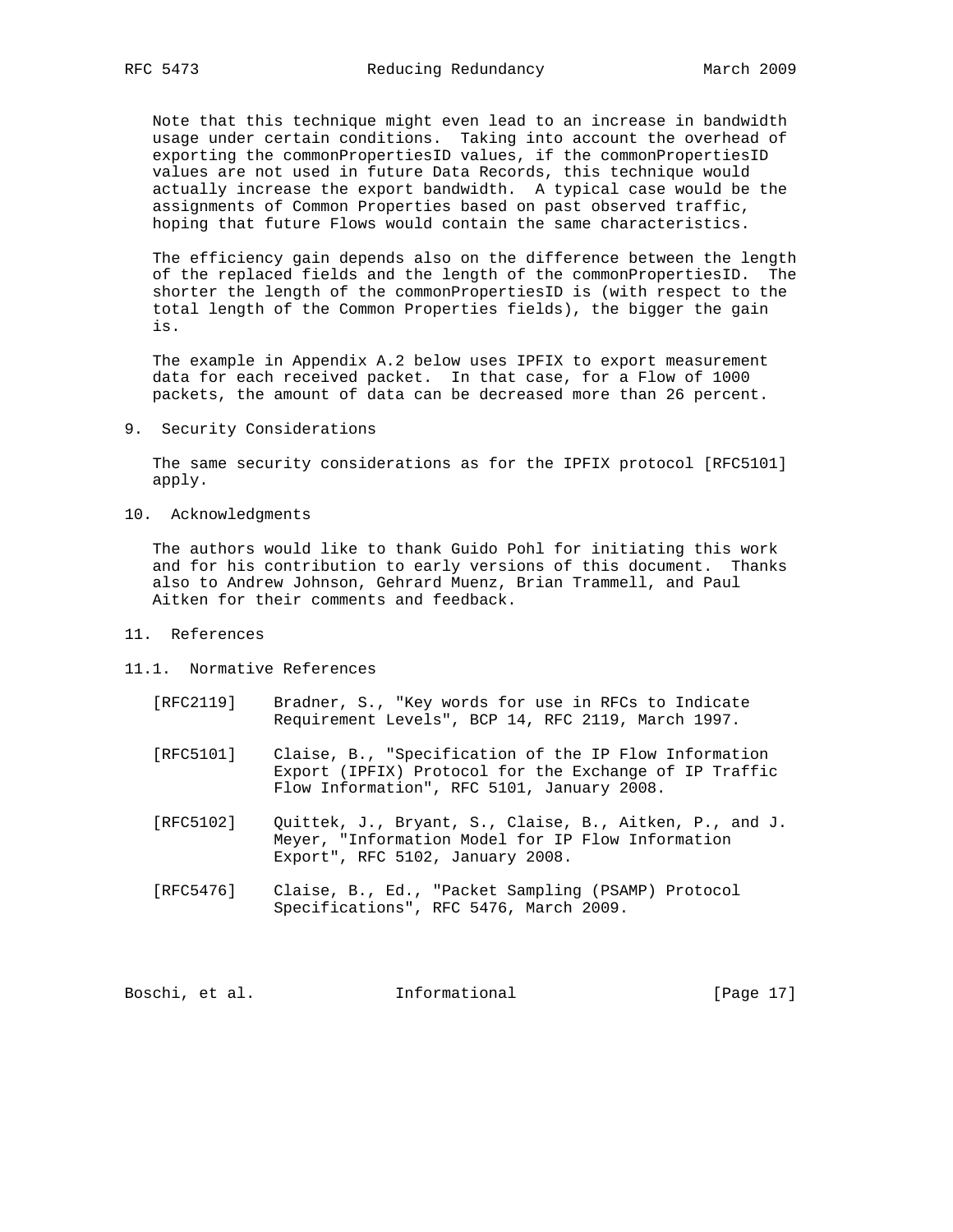# 11.2. Informative References

- [PSAMP-MIB] Dietz, T., Ed. and B. Claise, "Definitions of Managed Objects for Packet Sampling", Work in Progress, June 2006.
- [RFC3550] Schulzrinne, H., Casner, S., Frederick, R., and V. Jacobson, "RTP: A Transport Protocol for Real-Time Applications", STD 64, RFC 3550, July 2003.
- [RFC3758] Stewart, R., Ramalho, M., Xie, Q., Tuexen, M., and P. Conrad, "Stream Control Transmission Protocol (SCTP) Partial Reliability Extension", RFC 3758, May 2004.
- [RFC3917] Quittek, J., Zseby, T., Claise, B., and S. Zander, "Requirements for IP Flow Information Export (IPFIX)", RFC 3917, October 2004.
- [RFC4960] Stewart, R., "Stream Control Transmission Protocol", RFC 4960, September 2007.
- [RFC5470] Sadasivan, G., Brownlee, N., Claise, B., and J. Quittek, "Architecture for IP Flow Information Export", RFC 5470, March 2009.
- [RFC5472] Zseby, T., Boschi, E., Brownlee, N., and B. Claise, "IP Flow Information Export (IPFIX) Applicability", RFC 5472, March 2009.
- [RFC5474] Duffield, N., Ed., "A Framework for Packet Selection and Reporting", RFC 5474, March 2009.
- [RFC5475] Zseby, T., Molina, M., Duffield, N., Niccolini, S., and F. Raspall, "Sampling and Filtering Techniques for IP Packet Selection", RFC 5475, March 2009.
- [RFC5477] Dietz, T., Claise, B., Aitken, P., Dressler, F., and G. Carle, "Information Model for Packet Sampling Exports", RFC 5477, March 2009.

Boschi, et al. 1nformational [Page 18]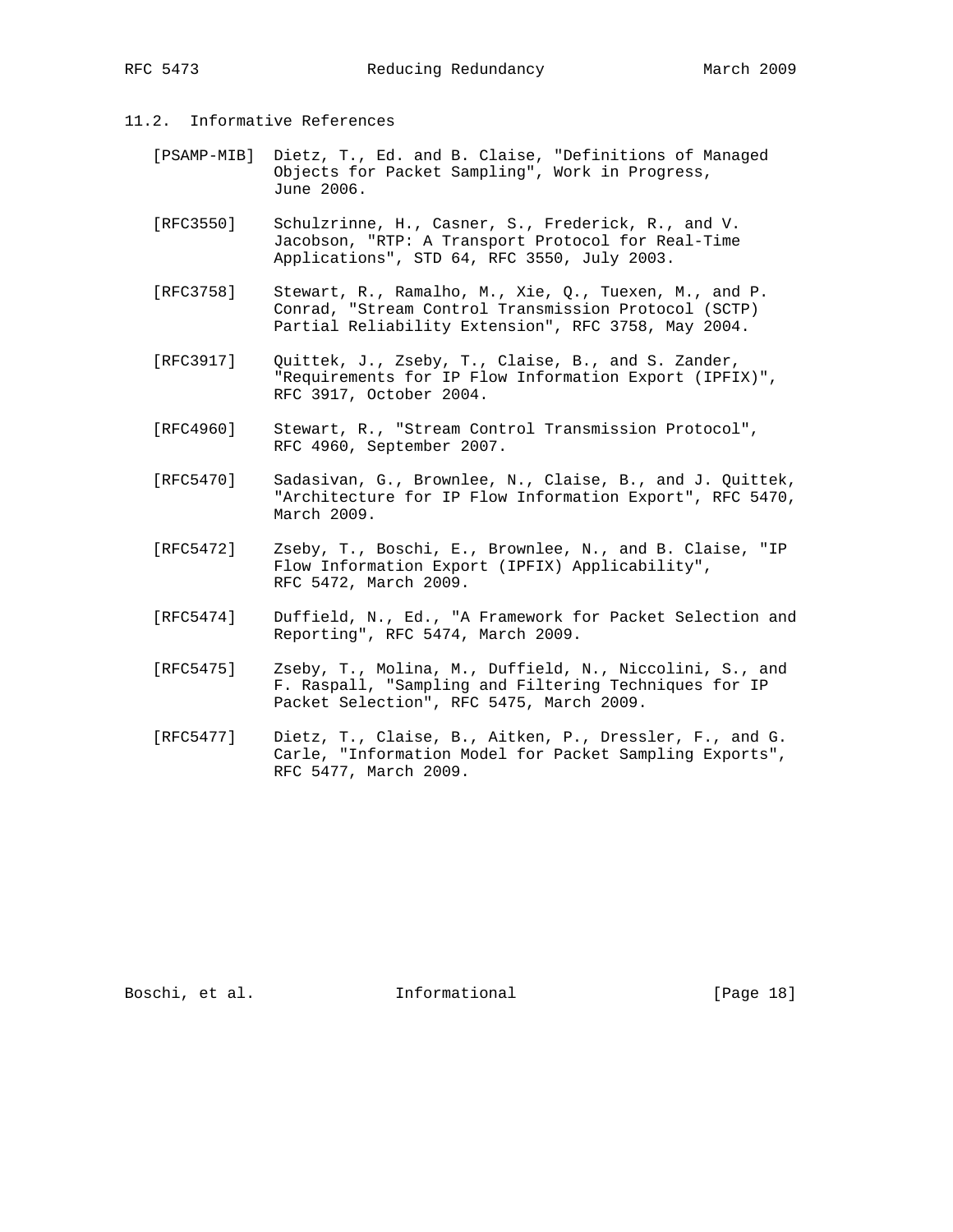Appendix A. Examples

A.1. Per-Flow Data Reduction

 In this section, we show how Flow information can be exported efficiently using the method described in this document. Let's suppose we have to periodically export data about two IPv6 Flows.

In this example, we report the following information:

| Flow | dstIPv6Address                           | $dst-$<br>Port |    | nPkts   nBytes |
|------|------------------------------------------|----------------|----|----------------|
| A    | 2001:DB8:80AD:5800:0058:0800:2023:1D71   | 80             | 30 | 6000           |
| A    | 2001:DB8:80AD:5800:0058:0800:2023:1D71   | 80             | 50 | 9500           |
| B    | 2001:DB8:80AD:5800:0058:00AA:00B7:AF2B   | 1932           | 60 | 8000           |
| A    | 2001:DB8:80AD:5800:0058:0800:2023:1D71   | 80             | 40 | 6500           |
| A    | 2001:DB8:80AD:5800:0058:0800:2023:1D71   | 80             | 60 | 9500           |
| B    | $2001:DB8:80AD:5800:0058:00AA:00B7:AF2B$ | 1932           | 54 | 7600           |

Figure 8: Flow Information Example

 The Common Properties in this case are the destination IPv6 address and the destination port. We first define an Options Template that contains the following Information Elements:

- o Scope: commonPropertiesID in [RFC5102], with a type of 137 and a length of 8 octets.
- o The destination IPv6 address: destinationIPv6Address in [RFC5102], with a type of 28 and a length of 16 octets.
- o The destination port: destinationTransportPort in [RFC5102], with a type of 11, and a length of 2 octets.

 Figure 9 shows the Options Template defining the Common Properties with commonPropertiesID as scope:

Boschi, et al. 1nformational [Page 19]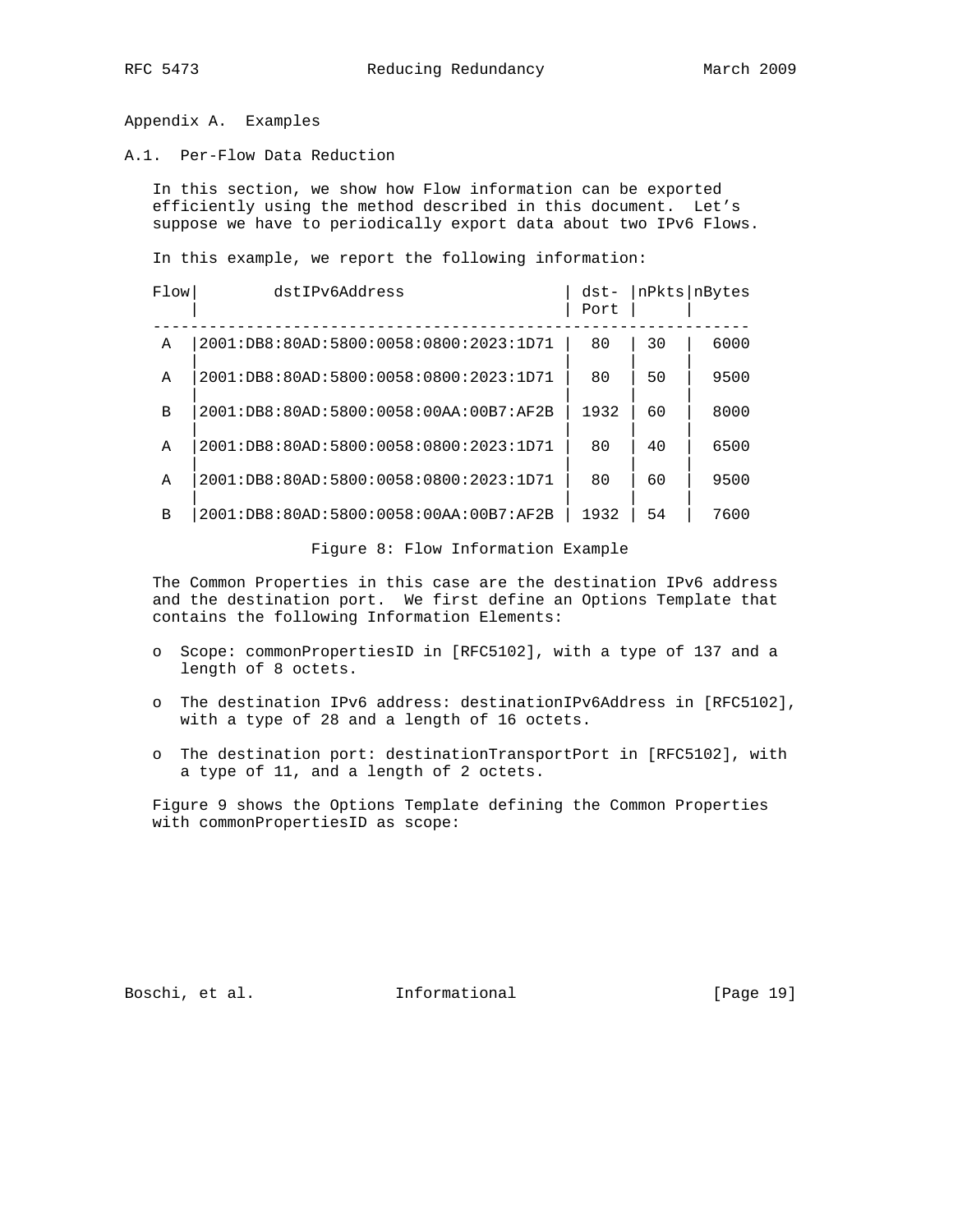| 0 1 2 3 4 5 6 7 8 9 0 1 2 3 4 5 6 7 8 9 0 1 2 3 4 5 6 7 8 9 0 1 |                                   |  |
|-----------------------------------------------------------------|-----------------------------------|--|
| $Set ID = 3$                                                    | a contract the length = 24 octets |  |
| Template ID = $257$ $\qquad$ Field Count = 3                    |                                   |  |
| Scope Field count = $1$   0  commonPropertiesID = 137           |                                   |  |
| Scope 1 Field Length = $8$   0  destinationIPv6Address = 28     |                                   |  |
| Field Length = $16$   0   destinationTransportPort = 11         |                                   |  |
| Field Length = 2                                                | (Padding) (Padding)               |  |

Figure 9: Common Properties Options Template

 The Specific Properties Template consists of the information not contained in the Options Templates, i.e., Flow-specific information; in this case, the number of packets and the number of bytes to be reported. Additionally, this Template contains the commonPropertiesID. In Data Records, the value of this field will contain one of the unique indices of the Option Records exported before. It contains the following Information Elements (see also Figure 10):

- o commonPropertiesID with a length of 8 octets.
- o The number of packets of the Flow: inPacketDeltaCount in [RFC5102], with a length of 4 octets.
- o The number of octets of the Flow: inOctetDeltaCount in [RFC5102], with a length of 4 octets.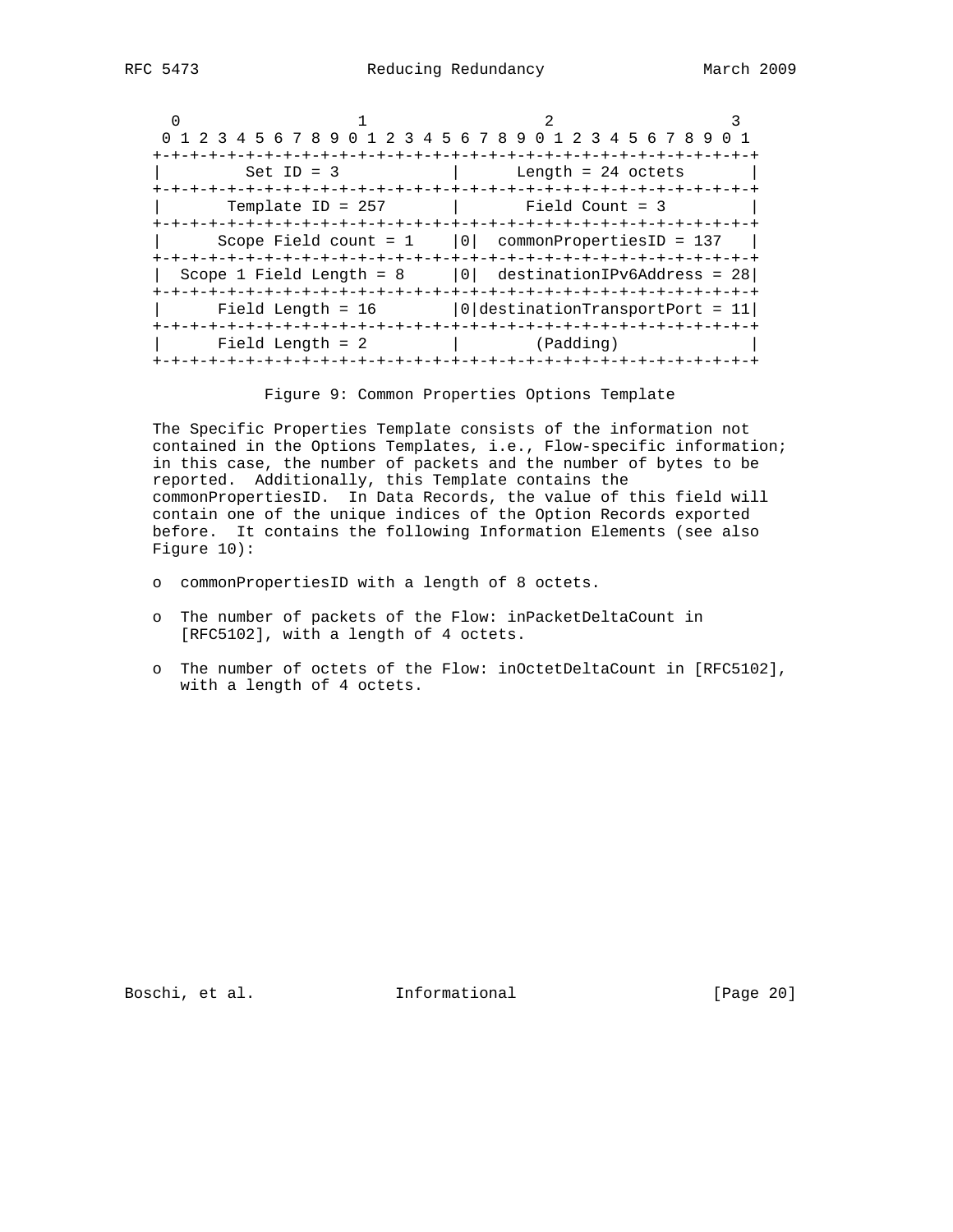| 0 1 2 3 4 5 6 7 8 9 0 1 2 3 4 5 6 7 8 9 0 1 2 3 4 5 6 7 8 9 |                         |                      |  |
|-------------------------------------------------------------|-------------------------|----------------------|--|
|                                                             | -+-+-+-+-+-+-+-+-+-+-+- |                      |  |
| $Set ID = 2$                                                |                         | Length = $20$ octets |  |
|                                                             | -+-+-+-+-+-+-+-+-+-+    |                      |  |
| Template ID = $258$                                         |                         | $Field$ Count = 3    |  |
|                                                             |                         |                      |  |
| $commonPropertiesID = 137$                                  |                         | Field Length = 8     |  |
|                                                             |                         | -+-+-+-+-+-+-+-+     |  |
| $inPacketDeltaCount = 2$                                    |                         | Field Length = $4$   |  |
|                                                             |                         |                      |  |
| $inOctoberDeltaCount = 1$                                   |                         | Field Length = $4$   |  |
| -+-+-+-+-+-+-+-+-+-+-+-+-+-+-+-                             |                         |                      |  |

# Figure 10: Specific Properties Template

 Considering the data shown at the beginning of this example, the following two Data Records will be exported:

| Common-<br>PropertiesID | dstAddress                             | $dst-$<br>Port |
|-------------------------|----------------------------------------|----------------|
|                         | 2001:DB8:80AD:5800:0058:0800:2023:1D71 | 80             |
| 102                     | 2001:DB8:80AD:5800:0058:00AA:00B7:AF2B | 1932           |

Figure 11

Boschi, et al. 1nformational [Page 21]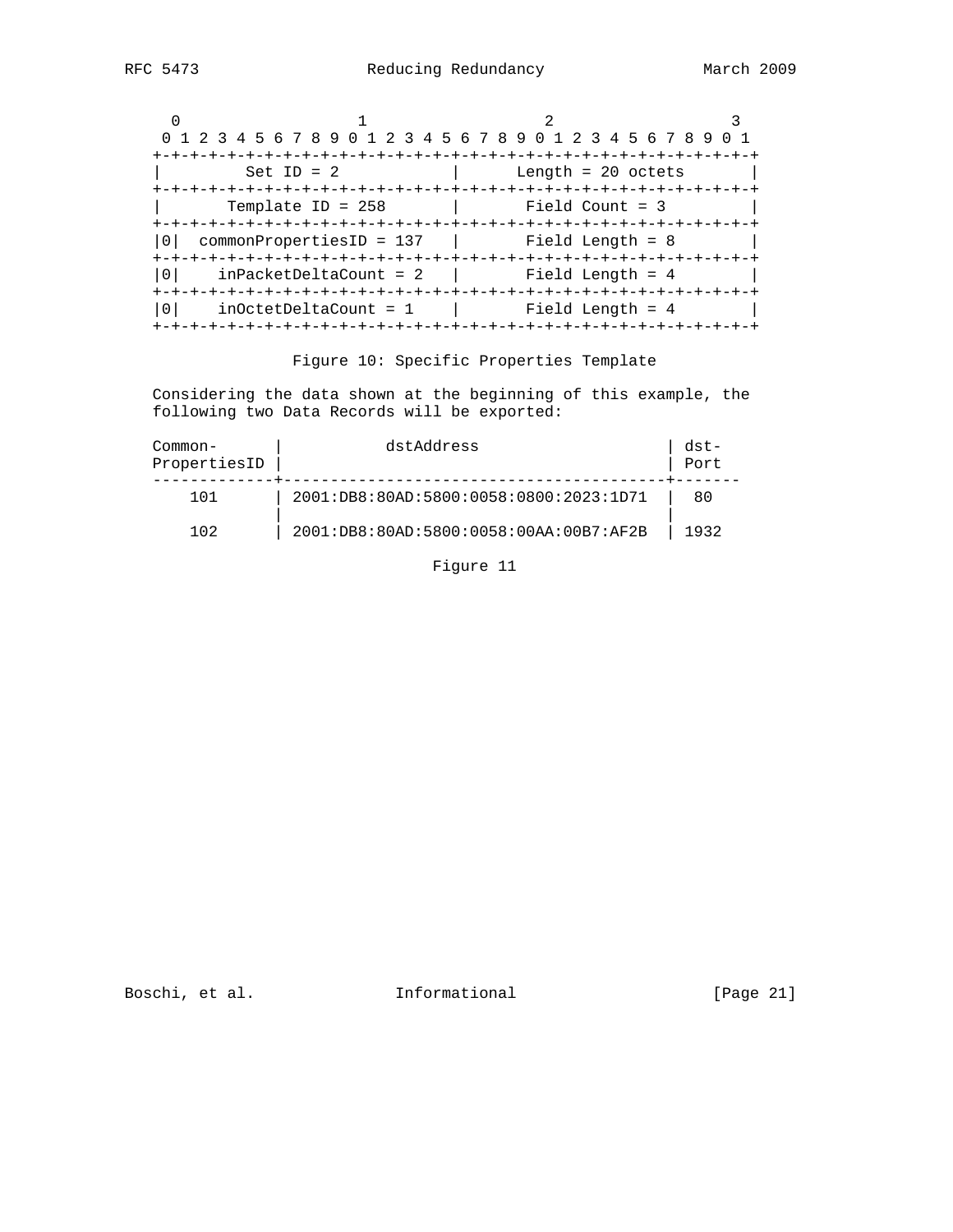|          | The Data Records reporting the Common Properties will look like:          |
|----------|---------------------------------------------------------------------------|
| $\Omega$ | 2<br>3<br>0 1 2 3 4 5 6 7 8 9 0 1 2 3 4 5 6 7 8 9 0 1 2 3 4 5 6 7 8 9 0 1 |
|          | Length = $60$ octets<br>Set ID = $257$                                    |
|          | 101                                                                       |
|          |                                                                           |
|          | 2001:DB8:80AD:5800:0058:0800:2023:1D71                                    |
|          |                                                                           |
|          | 80<br>+-+-+-+-+-+-+-+-+-+-+-+-+-+-+-+-+-+                                 |
|          | 102<br>-+-+-+-+-+-+-+-+-+-+-+-+-+-+-+                                     |
|          | +-+-+-+-+-+-+-+-+-+-+-+-+-+-+-+-+                                         |
|          | 2001:DB8:80AD:5800:0058:00AA:00B7:AF2B                                    |
|          | -+-+-+-+-+-+-+-+-+-+-+-+-+-+-+-+-+-<br>1932                               |

Figure 12: Data Records reporting Common Properties

The Data Records will in turn be:

| commonPropertiesID | inPacketDeltaCount | inOctetDeltaCount |
|--------------------|--------------------|-------------------|
| 101                | 30                 | 6000              |
| 101                | 50                 | 9500              |
| 102                | 60                 | 8000              |
| 101                | 40                 | 6500              |
| 1 N 1              | 60                 | 9500              |

102 | 54 | 7600

Figure 13

Boschi, et al. 1nformational [Page 22]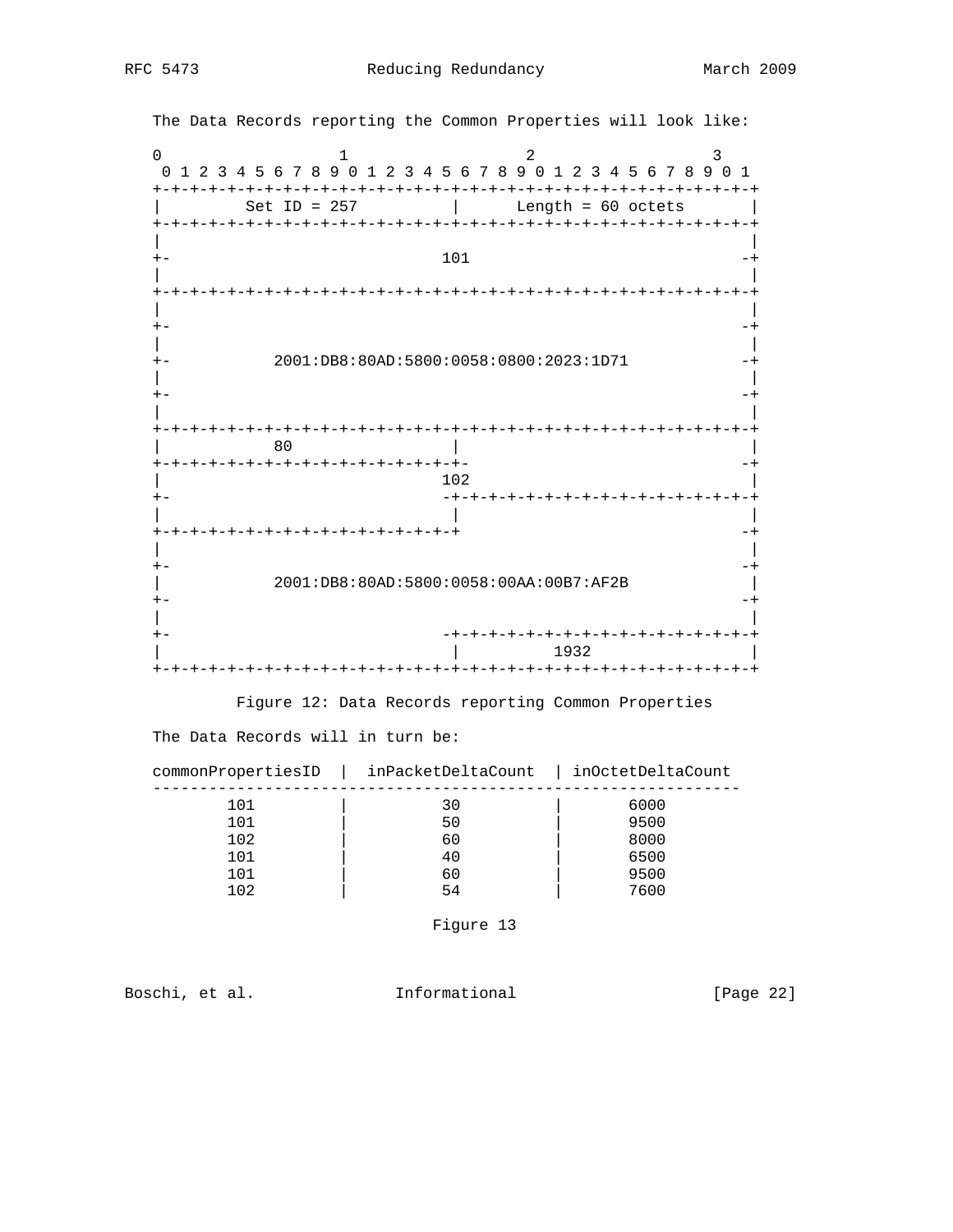Figure 14 shows the first Data Record listed in the table: 0  $1$  2 3 0 1 2 3 4 5 6 7 8 9 0 1 2 3 4 5 6 7 8 9 0 1 2 3 4 5 6 7 8 9 0 1 +-+-+-+-+-+-+-+-+-+-+-+-+-+-+-+-+-+-+-+-+-+-+-+-+-+-+-+-+-+-+-+-+ | Set ID = 258 | Length = 16 | +-+-+-+-+-+-+-+-+-+-+-+-+-+-+-+-+-+-+-+-+-+-+-+-+-+-+-+-+-+-+-+-+ | |  $+ -$  101  $-+$  | | +-+-+-+-+-+-+-+-+-+-+-+-+-+-+-+-+-+-+-+-+-+-+-+-+-+-+-+-+-+-+-+-+ | 30 | 6000 | +-+-+-+-+-+-+-+-+-+-+-+-+-+-+-+-+-+-+-+-+-+-+-+-+-+-+-+-+-+-+-+-+

Figure 14: Data Record reporting Common Properties

#### A.2. Per-Packet Data Reduction

 An example of the per-packet data reduction is the measurement of One-Way Delay (OWD), where the exact same specific packet must be observed at the source and destination of the path to be measured. The OWD is computed by subtracting the time of observation of the same packet at the two end-points with synchronized clocks. As the OWD is measured for a specific application on which a Service Level Agreement (SLA) is bound, this translates into the observation of multiple packets with Specific Properties. In order to match the identical packet at both Observation Points, a series of packets with a set of properties (for example, all the packets of a specific source and destination IP addresses, of a specific Diffserv codepoint (DSCP) value, and of a specific destination transport port) must be observed at both ends of the measurements. This implies that the source and destination must export a series of Flow Records composed of two types of information: some common information for all packets, and some unique information about each packet in order to generate a unique identifier for each packet passing this Observation Point (for example, a hash value on the invariant fields of the packet). So, the source and destination composing the measurement's end-points can individually and independently apply the redundancy technique described in this document in order to save some bandwidth for their respective Flow Records exports.

 The Templates required for exporting measurement data of this kind are illustrated in the figures below. Figure 15 shows the Options Template containing the information concerning Flows using the commonPropertiesID as scope. In the Common Properties Template, we export the following Information Elements:

Boschi, et al. 1nformational [Page 23]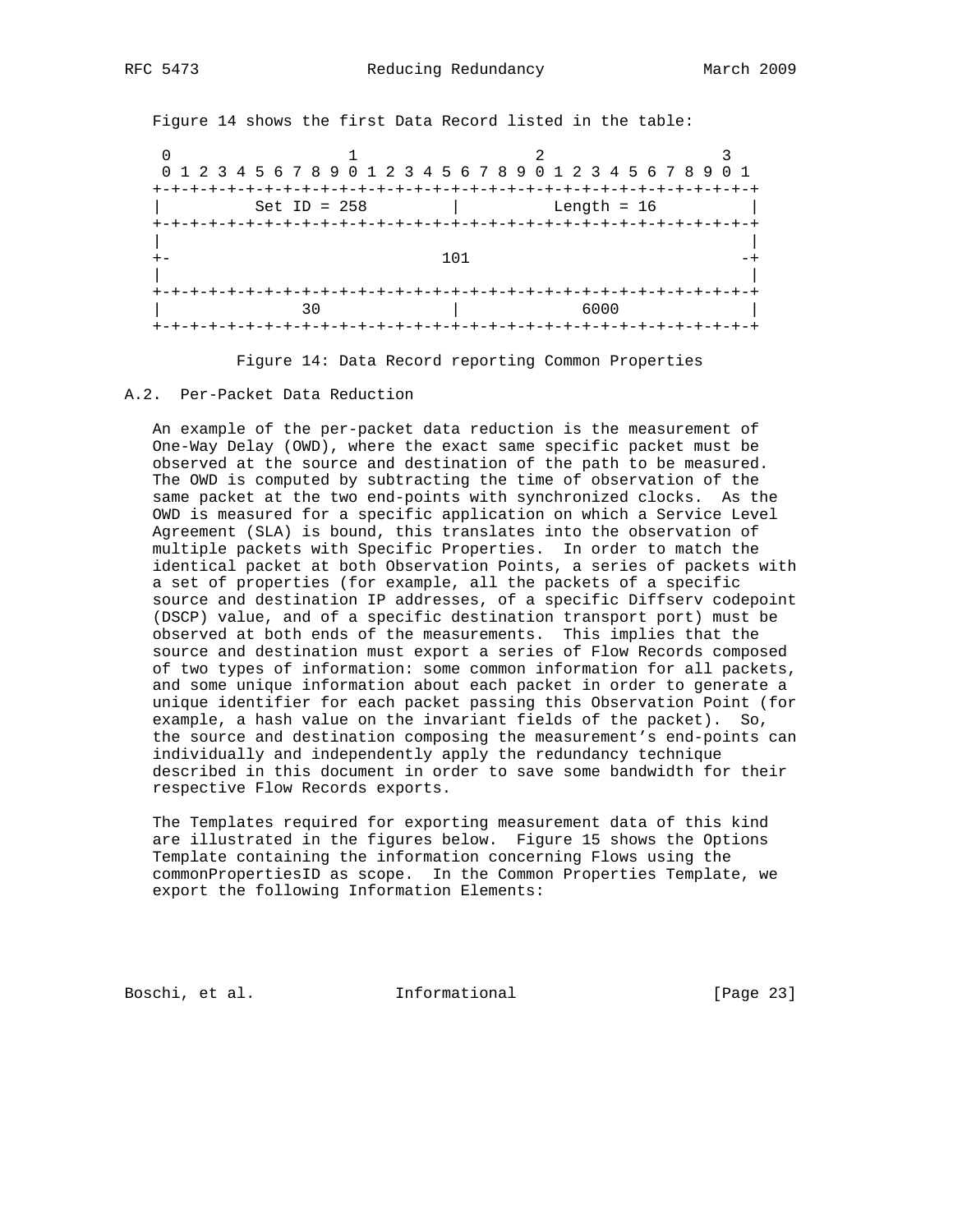- o The source IPv4 Address: sourceIPv4Address in [RFC5102], with a type of 8 and a length of 4 octets.
- o The destination IPv4 Address: destinationIPv4Address in [RFC5102], with a type of 12 and a length of 4 octets.
- o The Class of Service field: ClassOfServiceIPv4 in [RFC5102], with a type of 5 and a length of 1 octet.
- o The Protocol Identifier: protocolIdentifier in [RFC5102], with a type of 4 and a length of 1 octet.
- o The source port: sourceTransportPort in [RFC5102], with a type of 7 and a length of 2 octets.
- o The destination port: destinationTransportPort in [RFC5102], with a type of 11 and a length of 2 octets.

 The commonPropertiesID Information Element is used as the Scope Field.

| 1 2 3 4 5 6 7 8 9<br>-2<br>$\Omega$ | 3 4 5 6 7 8 9 0 1 2 3 4 5 6 7 8 9<br>$(1)$ 1 |  |
|-------------------------------------|----------------------------------------------|--|
|                                     | -+-+-+-+-+-+-+<br>-+-+-+-+-+-+-+-+-+-+       |  |
| $Set$ ID = 3                        | Length = $40$ octets                         |  |
| -+-+-+-+-+-+-+-+-+-+                | -+-+-+-+-+-+                                 |  |
| Template ID = $256$                 | Field Count = 7                              |  |
| ーナーナーナ                              | -+-+-+-+-+-+-+-+-+-+-+-+-+-+-+-+-+-          |  |
| Scope Field count $= 1$             | $ 0 $ commonPropertiesID = 137               |  |
|                                     |                                              |  |
| Scope 1 Field Length = $4$          | 0 <br>$sourceIPv4Address = 8$                |  |
|                                     |                                              |  |
| Field Length = $4$                  | $ 0 $ destinationIPv4Address = 12 $ $        |  |
|                                     |                                              |  |
| Field Length = $4$                  | 0 <br>$classOfServiceIPv4 = 5$               |  |
|                                     |                                              |  |
| Field Length $= 1$                  | 0 <br>protocolIdentifier = 4                 |  |
|                                     |                                              |  |
| Field Length $= 1$                  | 0 <br>transportSourcePort = 7                |  |
|                                     |                                              |  |
| Field Length $= 2$                  | 0 transportDestinationPort =                 |  |
| +-+-+-+-+-+-+-+-+-+-+-+-+-+-+-+     |                                              |  |
| Field Length $= 2$                  |                                              |  |
| +-+-+-+-+-+-+-+-+-+-+-+-+-+-+-+-+   |                                              |  |

Figure 15: Example Flow Properties Template

Boschi, et al. 1nformational [Page 24]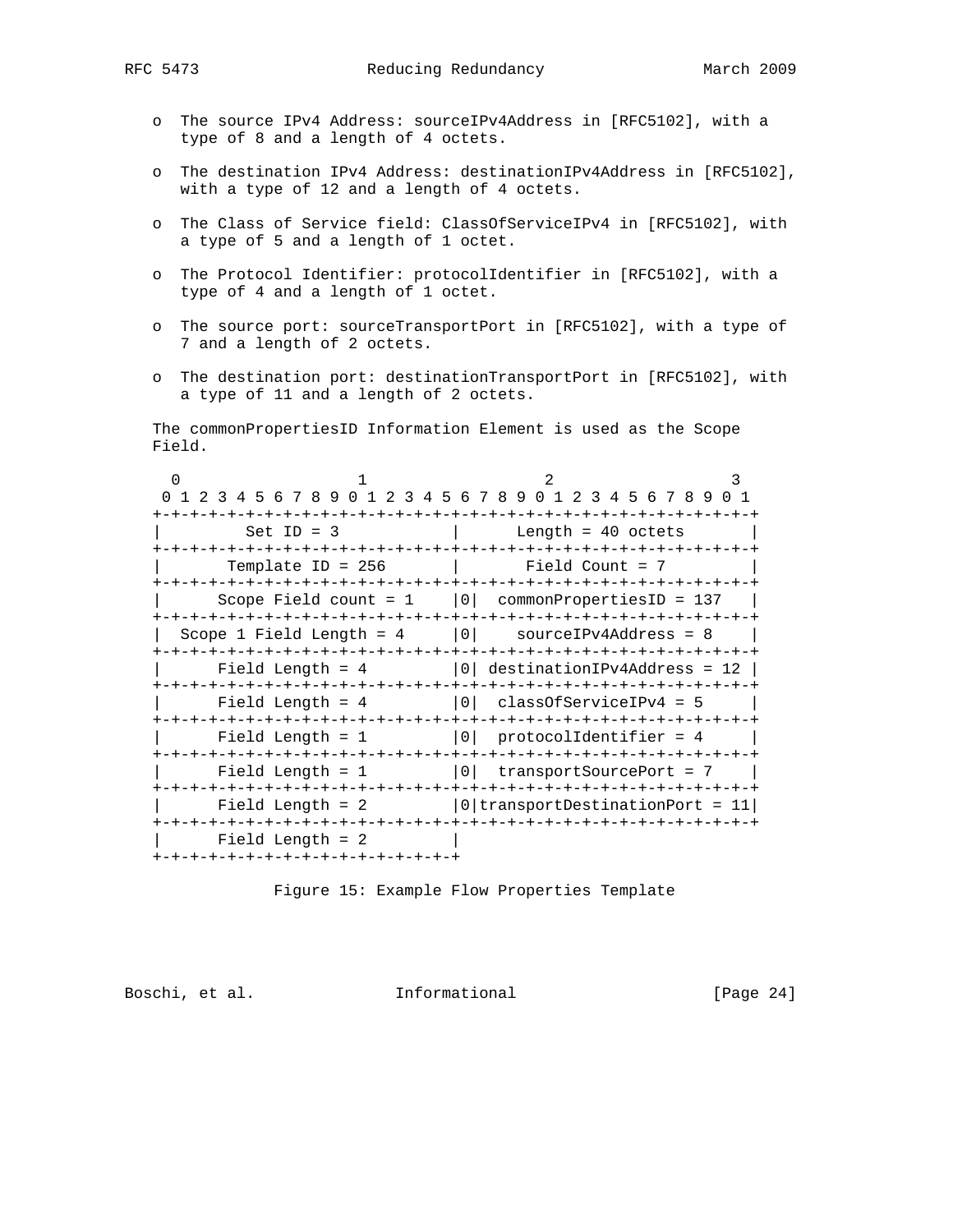For passive OWD measurement, the Packet Properties Template or Specific Properties Template consists of at least the timestamp and packet ID. Additionally, this template contains a commonPropertiesID field to associate the packet with a Flow.

 Figure 16 displays the template with the packet properties. In this example, we export the following Information Elements:

- o commonPropertiesID. In this case, reduced size encoding is used, and the Information Element is declared with a length of 4 octets instead of 8.
- o The packet timestamp: observationTimeMilliseconds in the PSAMP information model [RFC5477], with a type of 323 and a length of 8 octets.
- o digestHashValue in the PSAMP information model [RFC5477], with a type of 326 and a length of 8 octets.
- o The packet length: ipTotalLength in the IPFIX information model [RFC5102], with a type of 224 and a length of 8 octets.

| 0 1 2 3 4 5 6 7 8 9 0 1 2 3 4 5 6 7 8 9 0 1 2 3 4 5 6 7 8 9 0 1 |                                |
|-----------------------------------------------------------------|--------------------------------|
| $Set ID = 2$                                                    | Length = 36 octets             |
| Template ID = $257$                                             | Field Count = 4                |
|                                                                 |                                |
| $commonPropertiesID = 137$ $Field Length = 4$                   |                                |
| observationTimeMillis.= 323           Field Length = 8          |                                |
| $diqestHashValue = 326$<br>0 <sup>1</sup>                       | Field Length = 8               |
| $\Omega$<br>$ipTotalLength = 224$                               | Field Length = 8<br>ーナーナーナーナーナ |

#### Figure 16: Example Packet Properties Template

 At the collection point, packet records from the two measurement points are gathered and correlated by means of the packet ID. The resulting delay Data Records are exported in a similar manner as the packet data. One-Way Delay data is associated with Flow information by the commonPropertiesID field. The OWD properties contain the Packet Pair ID (which is the packet ID of the two contributing packet

Boschi, et al. **Informational** [Page 25]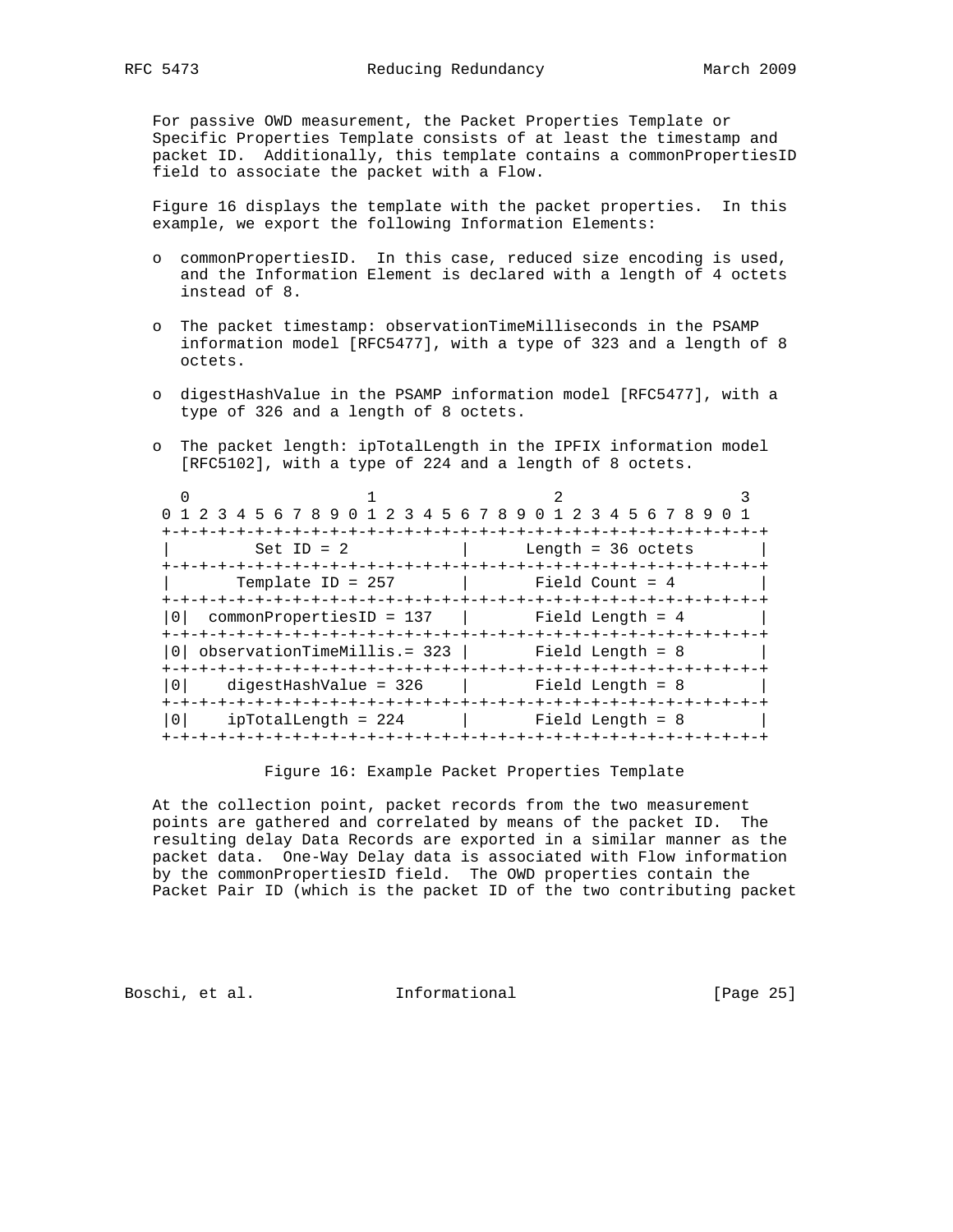records), the timestamp of the packet passing the reference monitor point in order to reconstruct a time series, the calculated delay value, and the commonPropertiesID.

 In this example, using IPFIX to export the measurement data for each received packet, 38 bytes have to be transferred (sourceAddressV4=4, destinationAddressV4=4, classOfServiceV4=1, protocolIdentifier=1, sourceTransportPort=2, destinationTransportPort=2, observationTimeMilliseconds=8, digestHashValue=8, ipTotalLength=8). Without considering the IPFIX protocol overhead, a Flow of 1000 packets produces 38000 bytes of measurement data. Using the proposed optimization, each packet produces an export of only 28 bytes (observationTimeMilliseconds=8, digestHashValue=8, ipTotalLength=8, commonPropertiesID=4). The export of the Flow information produces 18 bytes (sourceAddressV4=4, destinationAddressV4=4, classOfServiceV4=1, protocolIdentifier=1, sourceTransportPort=2, destinationTransportPort=2, commonPropertiesID=4). For a Flow of 1000 packets, this sums to 28018 bytes. This is a decrease of more than 26 percent.

#### A.3. Common Properties Withdrawal Message

 This section shows an example commonPropertiesID Withdrawal message. Figure 17 depicts the Options Template Record with the commonPropertiesID as unique scope field, and no non-scope fields.

0  $1$  2 3 0 1 2 3 4 5 6 7 8 9 0 1 2 3 4 5 6 7 8 9 0 1 2 3 4 5 6 7 8 9 0 1 +-+-+-+-+-+-+-+-+-+-+-+-+-+-+-+-+-+-+-+-+-+-+-+-+-+-+-+-+-+-+-+-+  $\text{Set ID} = 3$  | Length = 14 octets | +-+-+-+-+-+-+-+-+-+-+-+-+-+-+-+-+-+-+-+-+-+-+-+-+-+-+-+-+-+-+-+-+ Template ID 259 | Field Count = 1 +-+-+-+-+-+-+-+-+-+-+-+-+-+-+-+-+-+-+-+-+-+-+-+-+-+-+-+-+-+-+-+-+ Scope Field count =  $1$  |0| commonPropertiesID 137 | +-+-+-+-+-+-+-+-+-+-+-+-+-+-+-+-+-+-+-+-+-+-+-+-+-+-+-+-+-+-+-+-+  $|$  Scope 1 Field Length = 8  $|$ +-+-+-+-+-+-+-+-+-+-+-+-+-+-+-+-+

Figure 17: Example Common Properties Withdrawal Template